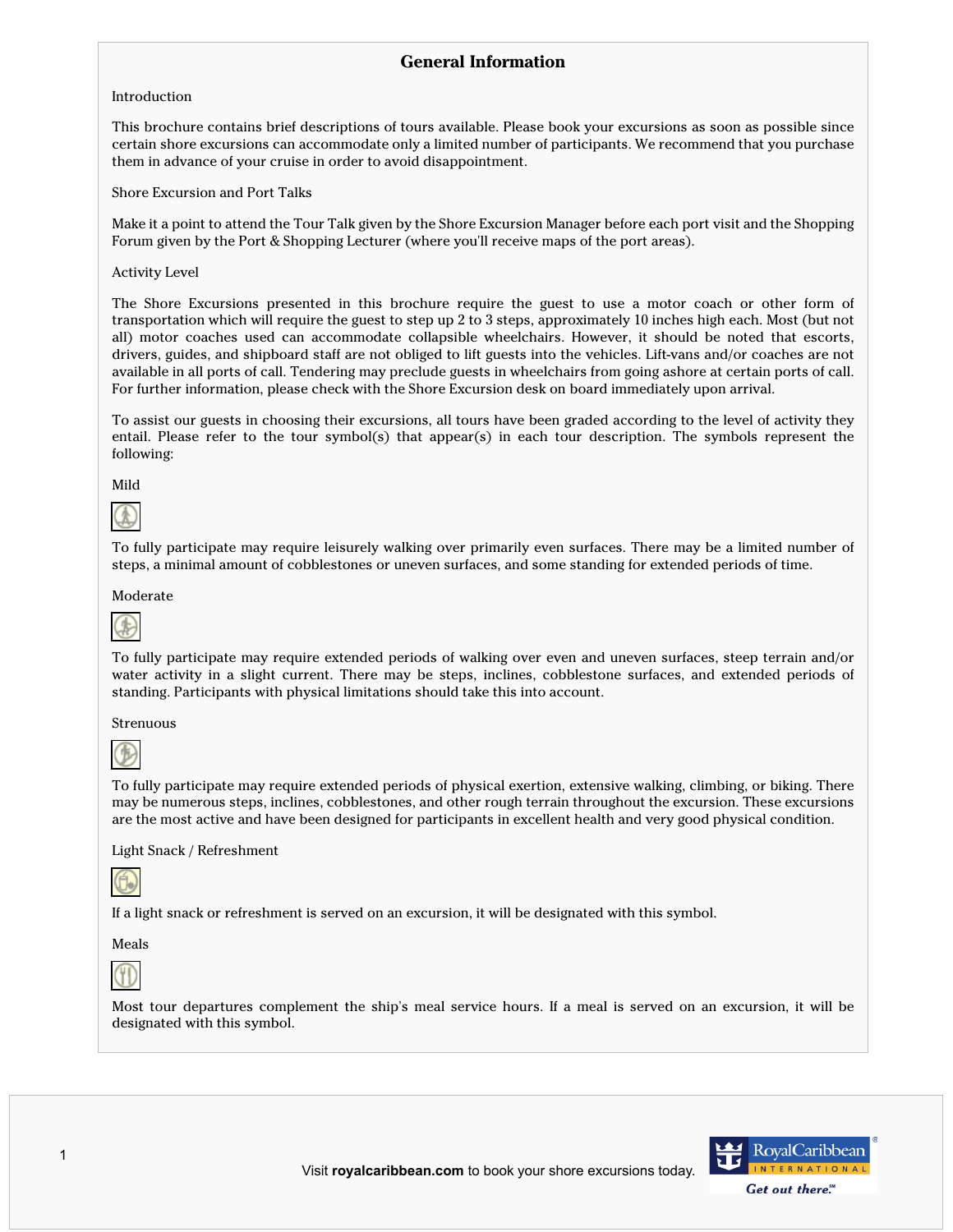#### Shopping



Time permitting, limited shopping is available during the tour.

#### Waiver



All participants on this tour are required to complete a waiver and/or release form. This document will be distributed by the tour operator prior to commencing the tour.

#### Restrictions

Please note there are certain excursions that for safety reasons, age, weight and/or height restrictions apply. These restrictions are imposed by the individual vendor and Royal Caribbean International must comply accordingly.

#### Tour Availability

Please note that not all tours are available on all ships. Tour prices and itineraries are in effect at the time of printing and are subject to change without notice.

#### Responsibility

Shore Excursions are offered for sale by Royal Caribbean International as a convenience to our guests. While great care has been taken to offer the finest excursions available at each port, these tour services are provided by independent tour operators, and Royal Caribbean International will not be responsible or liable for any loss, damage, injury, costs or delays resulting from, or in connection with, your use of these services.

#### Scheduling of Shore Excursions

When planning your shore excursions, please keep in mind the following:

- 1. Most tours depart from the pier. At the completion of the tour, you will be returned to the pier unless you elect to leave the tour en route. In that case, it will be your responsibility to secure transportation back to the pier.
- 2. In most ports it is possible to participate in more than one tour. When planning your day, it is advisable to plan at least one hour between your tours.
- 3. All guests are to be aboard the ship no later than 30 minutes prior to the scheduled sailing time. The scheduling of all shore tours conforms with this requirement. However, if you elect to leave a tour en route, or go ashore on your own, it is your responsibility to return to the ship on time.
- 4. Kindly note that tour times provided online may be earlier than the vessels scheduled arrival to a port of call. The time listed may be in local time as provided by the tour operator. The most accurate tour departure time will be provided directly onboard the vessel.

#### Refunds and Cancellations

No refunds are made for failure to use all of the described services included in the tour price. Cancellations by guests must be made prior to the closing deadline advised directly onboard the ship. Under no circumstances will refunds be made after an excursion has commenced.

#### Cruise Card

Remember to take your Cruise Card with you whenever you go ashore. It will serve as your Identification Card which you will be required to show to the officer on duty before re-boarding the ship.

#### Weather

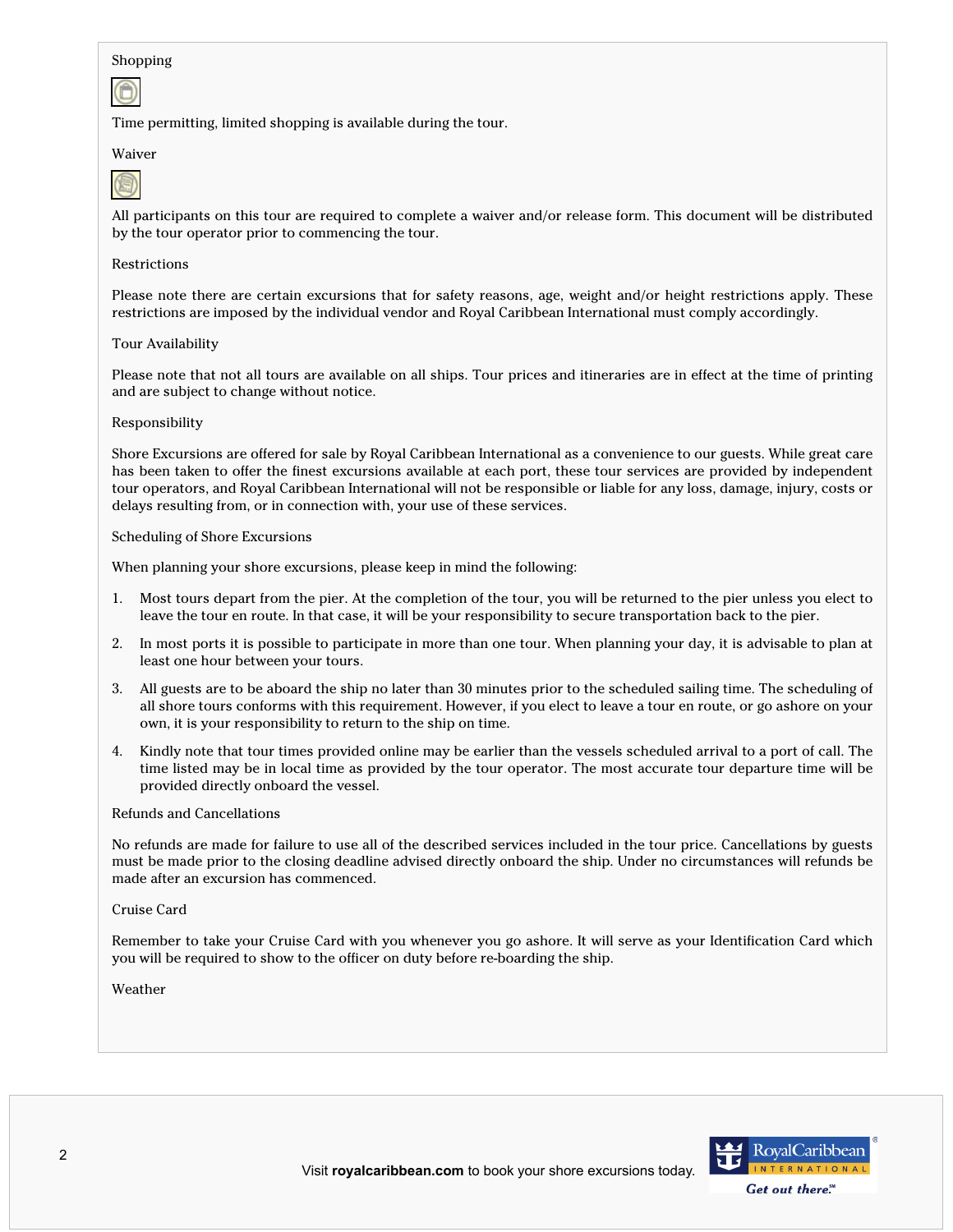Most tours will operate rain or shine. However, full refunds will be made to guests holding tickets for canceled shore excursions. In the event of a tour cancellation, every effort will be made to accommodate guests on other available tours.

Children's Pricing

Unless indicated, children's pricing is valid for children 12 and under. Guests under 18 years of age must be accompanied by a parent or guardian.

Terms & Conditions

Royal Caribbean International reserves the right to change shore excursion prices and itineraries appearing in this booklet without prior notice.

Prices of shore excursions include available local transportation, including motorcoaches, limousines, taxis and boats. Meals and/or beverages are only included when specified in the tour description.

On snorkeling and scuba tours, only the equipment specified is included in the price. Shore excursions are subject to cancellation or modification, depending on the number of guests participating. In the event of a tour cancellation or modification, advance notice will be given by shipboard personnel. Certain tours have a minimum booking requirement, or must be limited to a maximum number of participants.

Royal Caribbean International reserves the right to cancel any shore excursion due to inclement weather conditions, or any other reason whatsoever, and shall not be liable for any loss whatsoever to guests by reason of such cancellation. Full refunds will be made to guests holding tickets for canceled shore excursions.

Royal Caribbean, Explorations!, Golf Ahoy! and Royal Caribbean International are all registered or pending service marks of Royal Caribbean Cruises Ltd. 2003 Royal Caribbean Cruises Ltd. All rights reserved.

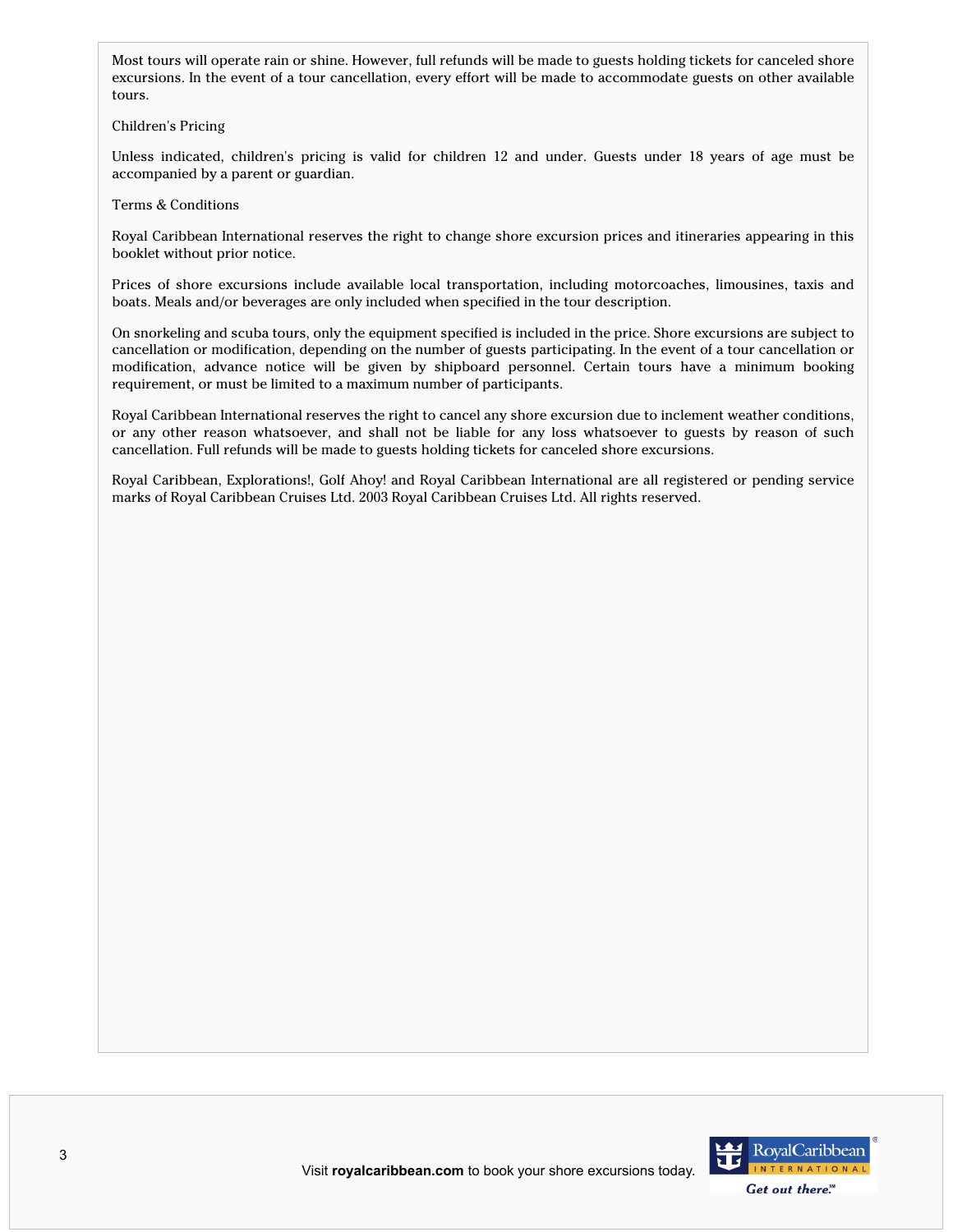## **CZA - Tulum Mayan Ruins Express**

**PRICE: ADULT: 75.00 / CHILD: 65.00 USD**

**DURATION: 6 Hours 30 Minutes Approx.**



Majestically perched above the turquoise Caribbean, lie the ruins of the ancient Mayan City of Tulum. After an early breakfast, you'll board a ferry for a trip from Cozumel to Playa del Carmen. During the one-hour bus trip to Tulum, a guide will brief you on the sights you are about to see. At Tulum, an English-speaking guide will take you to visit the ruins, considered to be the most important on the Yucatan Peninsula. The centrally located public, administrative, civic and religious buildings are ringed by a protective wall on three sides and the sea on the other. The site was occupied as far back as 600 A.D. However, it was most densely populated around 1200 A.D. You will be struck by the pyramid-shaped El Castillo, sitting atop a forty-foot cliff, which dominates the city. The nearby Temple of the Descending God, provides an equally excellent insight into the architecture of the Mayan people, who reached considerable heights in the Arts and Sciences, only to decline and vanish for no apparent reason. You will visit these and many others of the more than sixty structures of the ancient fortress. You will then be taken back to the pier for a return ferry trip to Cozumel. Please note that this tour will end downtown, not at the ship. It is the guests own responsibility to return to the vessel.

Note: By Mexican law, there is a fee of approximately \$8.00 USD to \$10.00 USD at Tulum for guests who bring video cameras. This fee is not included in the price of the tour. It is recommended that participants bring a bottle of water with them. Please wear light clothing and sensible shoes as the visit to the ruins involves a certain amount of walking over rough terrain. It is also suggested that you bring a sun hat for protection. Light snacks, complimentary soft drinks and beer are provided. There is a 45 minute ferry ride to and from Playa del Carmen.

## **CZAA - Mexican Folkloric Show**

**PRICE: ADULT: 39.00 / CHILD: 39.00 USD**

**DURATION: 1 Hour 30 Minutes Approx.**



The history, culture, and Mexican zest for life is explored through music and dance in this wonderful folkloric show. You will be delighted as the artists take you on an imaginary journey through Mexico's different regions. Experience the variety and color of the diverse types of dance and music expressing aspects of Mexican civilization which originated from the Indians, and combined with Spanish influence, evolved into their own unique and wonderful traditions. Also included in the tour is a complimentary drink, tips and taxes.

## **CZAC - Cozumel Bike Adventure**

**PRICE: ADULT: 59.00 / CHILD: 59.00 USD**

**DURATION: 4 Hours Approx.**



Biking is a great way to enjoy Cozumel, the jewel of the Mexican Caribbean. After a brief taxi transfer to the starting point, you'll be assigned a bike, the appropriate safety equipment and receive an orientation. Next, you'll begin your guided ride along the flat and scenic coastal road, which is designated only for bicycles and scooters. After a leisurely, approximately 30-minute ride, you'll enter Chankanaab National Park. Here you'll have approximately 2 hours to simply relax on the beach, snorkel in the calm lagoon or explore the parks small botanical garden and Mayan village replica. After enjoying the park, you'll bike along the same route back to the starting point, where you'll be transferred back to the ship. Two complimentary beverages and snorkeling equipment, including a safety vest, are provided.

Note: If you plan to swim or snorkel, please wear your bathing suit and bring a towel. A backpack is recommended, as well as sunscreen and adequate sun protection.

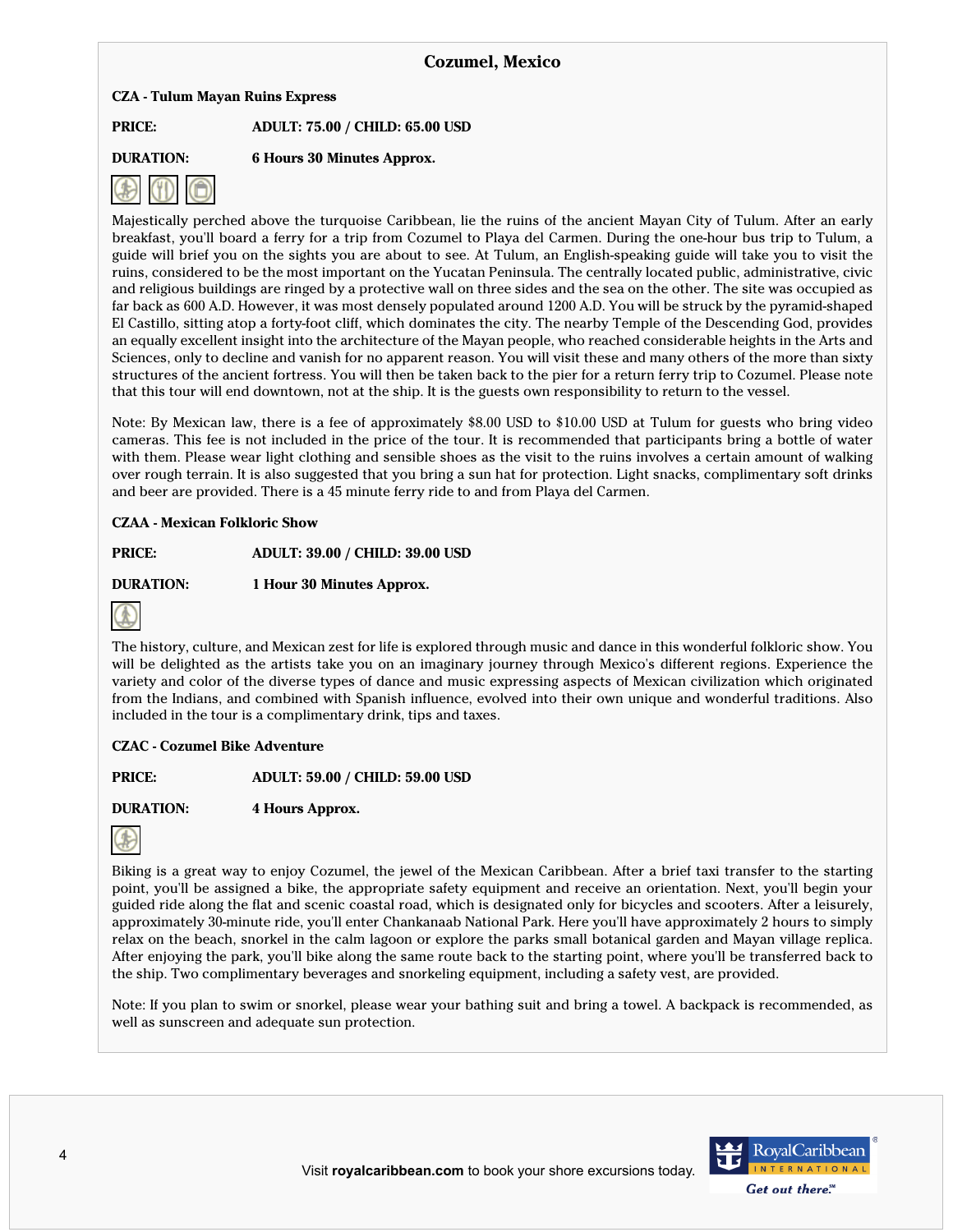Minimum age: 12 years old.

## **CZAD - Hideaway Beach Boat Adventure**

**PRICE: ADULT: 89.00 / CHILD: 89.00 USD**

**DURATION: 4 Hours Approx.**



Get away from it all behind the wheel of your very own 2-person speedboat and head towards Cozumel's North side to a hidden lagoon and beach. Your adventure begins as you are greeted on the pier by your English-speaking guide. After a short taxi ride, you arrive at a local beach where the boats await you. After a safety orientation on the boats and the issue of lifejackets, then it's time to take the wheel. You'll cruise along the northern coastline in a sapphire and emerald sea until you come upon a hidden lagoon encircled by tropical mangroves. Dock your boat on the beach and experience its pure white sand and crystal clear waters. Enjoy a Mexican grilled buffet and bask in the sun, swim in the ocean or explore this isolated getaway. After soaking in all the beauties of Hideaway Beach, it's time to get back in your boat for the return trip to the local beach where there will be time to use the facilities to change and freshen up before returning to the ship.

Note: For your safety, guests will be required to wear their lifejacket at all times while boating. Guests under the age of 18 must be accompanied by an adult. Guests must be 18 years of age or older to drive boats. Minimum age to participate is 12 years old.

# **CZAE - Rodeo Del Sol**

**PRICE: ADULT: 29.00 / CHILD: 0.00 USD**

**DURATION: 1 Hour Approx.**



Come join the fun at the Rodeo del Sol! This is a Mexican-themed variety show featuring nearly 50 professional entertainers, including a ringmaster, bull riders, cowboys, rodeo clowns, singers, and horses. There will be two bull rides per show, from a team that includes top-tier professional bull riders.

The music and rodeo performances bring the rich culture of Mexico to life, and showcases the best of Mexico. Included are mariachi, norteno, and banda music styles. There are also trick riders and rodeo clowns to entertain you with humor and comedic bits. At the end of the show you can take photos with the cowboys and bullriders in their costumes, as well as having autographs signed.

The bull ring is just a short distance from the pier, which makes it a convenient and fun hour to spend in Mexico!

**CZAF - San Gervasio Ruins & Mexican Folkloric Show**

**PRICE: ADULT: 75.00 / CHILD: 55.00 USD**

**DURATION: 3 Hours 30 Minutes Approx.**



This is your chance to experience two of Cozumel's main attractions, one ancient and one modern. For those guests that would like to visit the Mayan ruins at San Gervasio but do not want to spend time at the beach, we have substituted the beach time with the Mexican Folk Show. Combining the two gives the opportunity to visit the ancient ruins, glimpsing part of the splendor that was the Mayan civilization and also experience the vibrant excitement of Mexican dance and song.

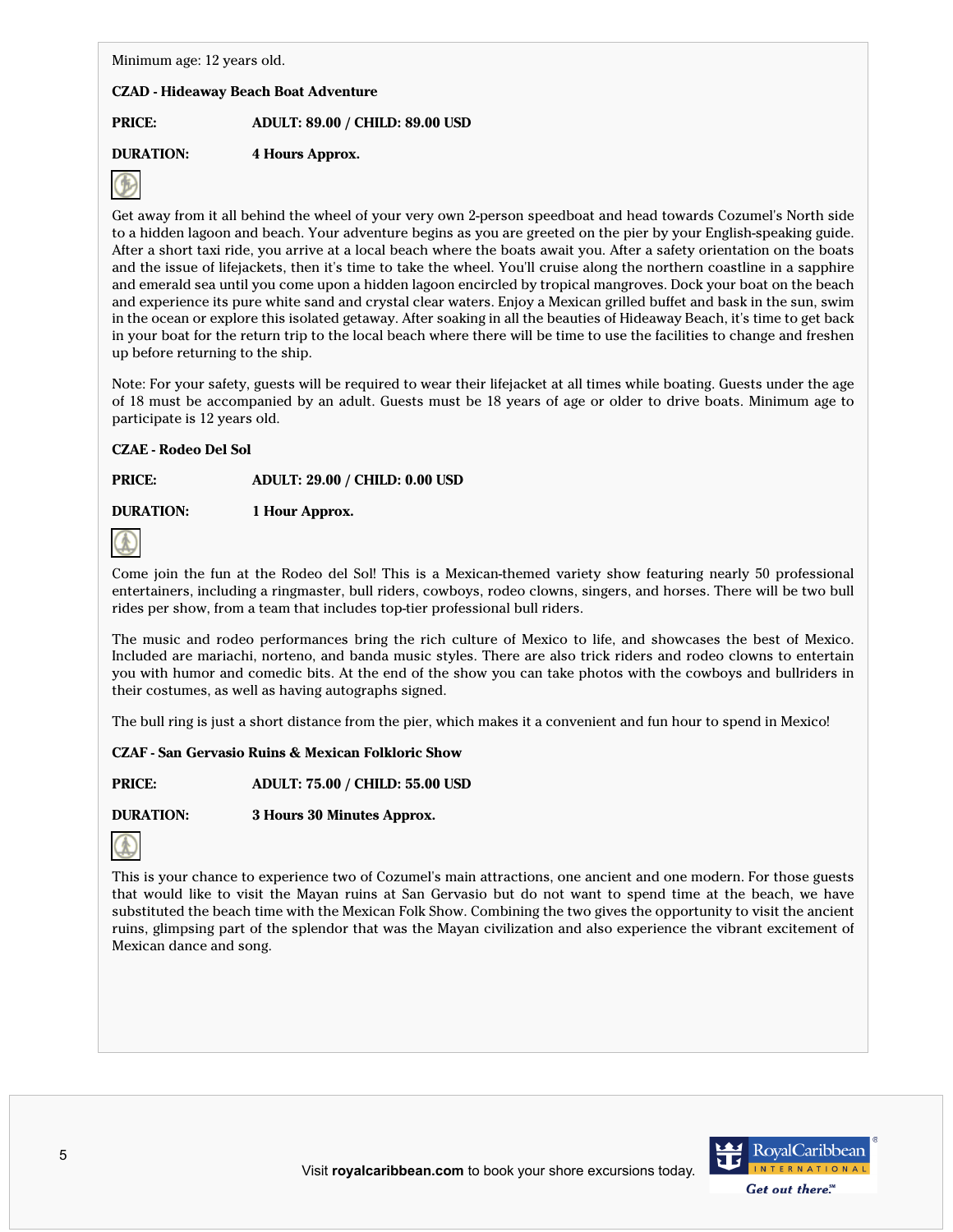## **CZAG - Hobie Cat Challenge**

**PRICE: ADULT: 72.00 / CHILD: 72.00 USD**

## **DURATION: 3 Hours 15 Minutes Approx.**



This is a great opportunity to test your nautical skills! You will be taken to a local beach where you will receive your course instruction on the basics of how to become a "full-fledged" sailor from a trained and knowledgeable instructor. Then you will go to the sailing sight where the Hobie Catamarans await you. You will have some practice time in the water before the race, and then it is off to the starting line to begin the race against your fellow sailors. May the fastest and most courageous crew win!

Note: This excursion is recommended for the physically fit. You will get wet on this tour (so dress accordingly!). Don't forget to bring your swimsuit and towel.

#### **CZAL - Parasailing Cozumel**

**PRICE: ADULT: 79.00 / CHILD: 79.00 USD**

**DURATION: 45 Minutes Approx.**



Come fly the skies of Cozumel. This tour will take you up to 400 feet above Cozumel for a breathtaking and memorable flight. Minimum age is 12 years old. Guests under 16 years of age must fly tandem with parent. Everyone flies tandem.

**CZAM - Eco Kayak Adventure at Punta Sur**

**PRICE: ADULT: 68.00 / CHILD: 48.00 USD**

**DURATION: 4 Hours 30 Minutes Approx.**



Have you ever seen spoonbill flamingos nesting or egrets hunting in shallow mangrove areas, climbed to the top of a lighthouse and taken in the breathtaking views or explored a beach of virgin, white sand? You will have the chance to do all of this on your kayaking and lagoon adventure. Your transport will take you to Parque Punta Sur, an ecological reserve on the Southern tip of Cozumel Island. Upon arrival, you will receive an orientation of the park and its surroundings. Then, you will be off to the Punta Celerain Lighthouse. Here, you will have a chance to climb the 144 steps to the top and enjoy its spectacular panoramic views. Afterwards, you will receive instruction for your sit-on-top kayaks. Once you enter the lagoon, your kayak adventure will take you paddling by an island nesting area inhabited only by seabirds, from there on through the mangroves and to the mouth of the lagoon. You will then arrive at "El Cielo" Beach where refreshments will be served. Time for swimming or relaxation will be given prior to your return to your vessel.

Minimum age: 10 years old.

**CZB - Tulum/Xel-Ha Combination**

**PRICE: ADULT: 99.00 / CHILD: 75.00 USD**

**DURATION: 8 Hours Approx.**



Combine a visit to the Tulum Mayan ruins, as described above, with a couple of hours of relaxation at beautiful Xel-Ha. Xel-Ha is a collection of caves, coves, inlets, lagoons and cenotes filled with a combination of saltwater and freshwater, fed by both the Caribbean and the region's network of underwater rivers and springs. You will have approximately two hours of independent time to swim or snorkel in the cove (snorkel gear is available for rental) or navigate the river, sunbathe, stroll along the beach or walk through the jungle along paths. Light snacks, complimentary sodas and beer

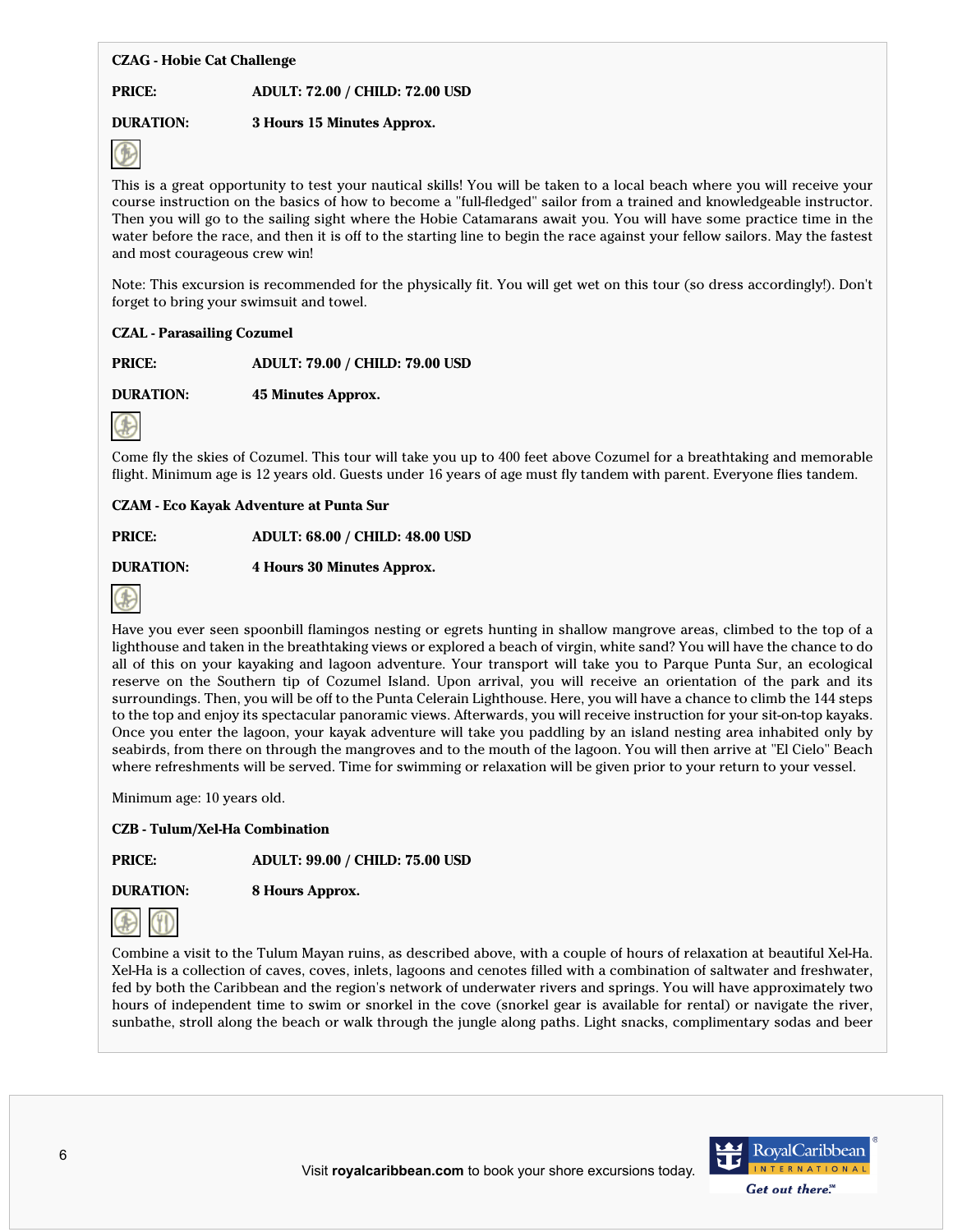will be served. At the end of your visit, you will return by bus to Playa del Carmen for the return ferry ride to the ship.Note: There is a 45 minute tender ride to and from Playa del Carmen.

## **CZD - Xcaret Eco-Archeological Park**

**PRICE: ADULT: 88.00 / CHILD: 66.00 USD**

# **DURATION: 8 Hours Approx.**



Xcaret offers so many exciting adventures in one location, you will want to do them all! The adventure begins after a 50 to 60 minute ferry ride from Cozumel to Playa del Carmen, where you'll board buses for a 20-minute drive to Xcaret. After arrival at the park, a guide will give you an orientation of the facilities before you set off to explore the park.

Take a Mayan swim, an unbelievable experience floating for 30 minutes on the surface of an underground river. Enjoy a dip in the Caribbean sea, in lagoons, natural pools, channels and cenotes. Dive into the inlet and explore the archeological site. Browse through a botanical garden and nursery, visit the wild bird-breeding aviary or wonder at exhibits in the Museum of Mayan Archeological Sites. Lunch is on your own, but numerous restaurants are available on-site, ranging from fresh seafood, Mexican dishes or snack bar items. All too soon it will be time to re-board the bus. At Playa del Carmen, you'll board a ferry for a late afternoon return to the ship.

Note: Children under 3 are free.

## **CZE - Dolphin Swim & Snorkel Adventure**

## **PRICE: ADULT: 136.00 / CHILD: 136.00 USD**

## **DURATION: 3 Hours 30 Minutes Approx.**



The Dolphin Swim & Snorkel Adventure program was designed to add a new dimension to interactive Dolphin Programs. Guests will be greeted by one of our smiling team on the dock where they will receive a brief orientation on the day's activities. Shortly thereafter they will be transferred to the Park via taxi where they will receive lockers and a dock side briefing by a trainer who will give details about upcoming activities and safety procedures. Following the briefing, swimmers will enter the water standing on a submerged platform for an introduction to their new Dolphin friend. Lots of contact will happen at this portion of the program as you get to touch the Dolphin and pose for a big dolphin kiss. Our professional photographers and videographers will be there to catch all the action.

Next your trainer will lead you into deeper water, wearing a lifejacket, where you will perform various close contact behaviors with the Dolphin such as holding on to their pectoral fins as they pull you around or dancing belly to belly with your new wet friend. During the final part of your experience you will be asked to don your mask and snorkel to accompany your Dolphin and Trainer into the natural reef area. There you will marvel at the grace and intelligence of these amazing animals as you watch them swim next to youunderwater and perform breathtaking behaviors with their trainer. This is the most amazing section of the program as guests will have the opportunity to see the dolphins in a three-dimensional world as they do fast swims, high jumps and other exciting behaviors.

Once the guests leave the water they will have time to rinse off in our fresh water showers and view their video, photos and check out the Boutiques. Free time in Chankanaab National Park is a part of the excursion that will be enjoyed before and / or after the Dolphin Swim & Snorkel Adventure.

Note: Transportation back to the ship will be available every hour on the hour.

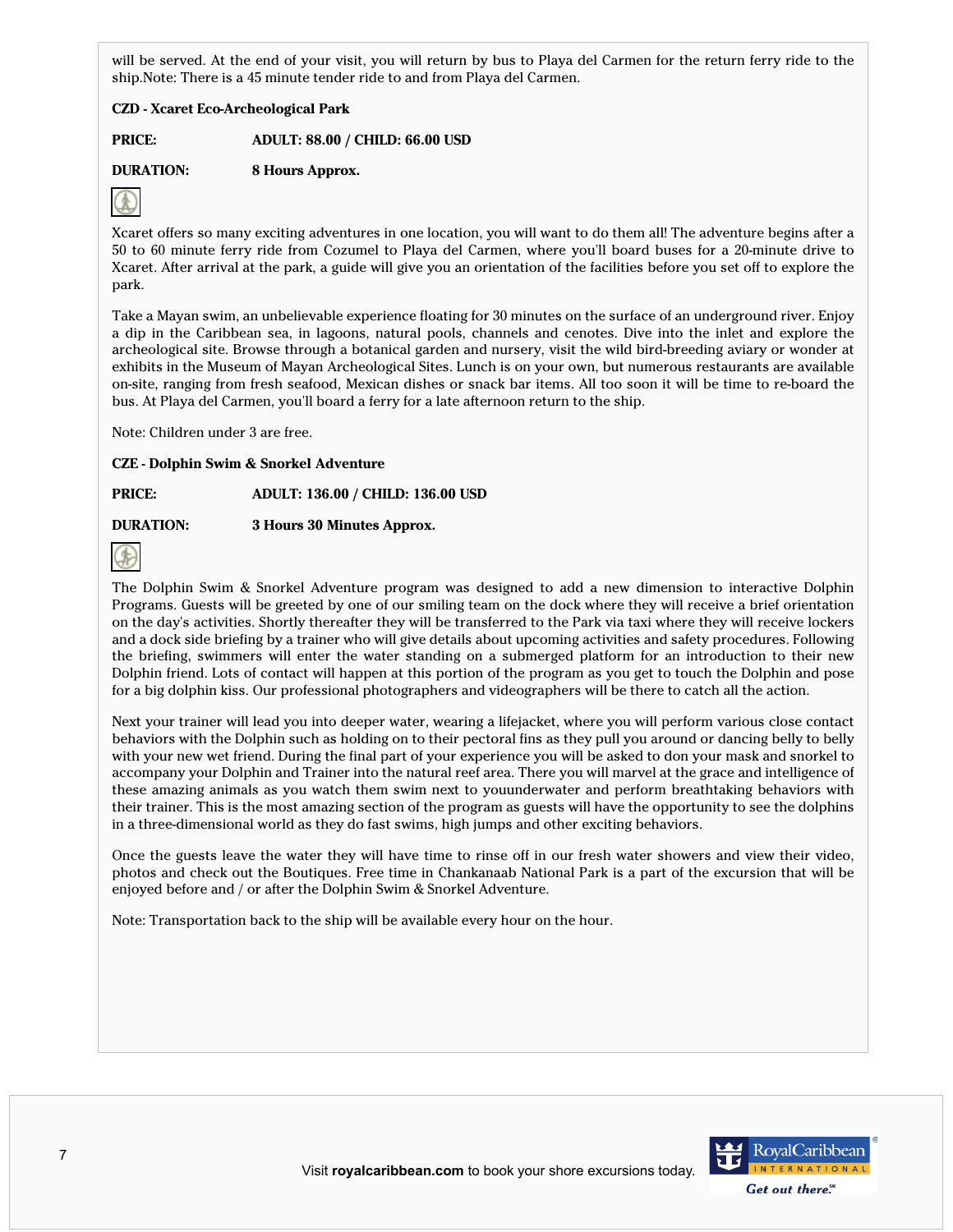## **CZF - Cozumel Reef Snorkeling By Boat**

## **PRICE: ADULT: 44.00 / CHILD: 44.00 USD**

# **DURATION: 3 Hours Approx.**



The adventure begins as you board your snorkeling boat for the ride to one of the most popular reefs in Cozumel. This incredible coral formation is located in 15 to 20 feet of water and offers you a unique look at Cozumel's beautiful and unusual marine life. On the way to the reefs, the crew will review safety tips and use of the equipment. Mask, fins, snorkel and safety vests are provided for those that do not bring their own equipment. This tour is recommended for advanced snorkelers only. Complimentary soft drinks are offered after snorkeling.

Please note that if weather and/or water conditions do not permit snorkeling at this reef, another site may be substituted closer to shore for the safety of guests. The local operators have sole discretion in this regard.

## **CZG - San Gervasio Ruins & Swimming**

**PRICE: ADULT: 52.00 / CHILD: 39.00 USD**

**DURATION: 4 Hours Approx.**



Once aboard the buses, you will travel to the historic Mayan Ruins of San Gervasio, hidden in the heart of the island. The guide will give you a fascinating account of this highly advanced and tragically eliminated civilization, as you wander among the shady vestiges of history. The next leg of the tour will take you on a scenic island tour and to Playa Sol Beach. During your stay at the beach, you will be provided with one complimentary drink, such as Margarita, Rum Punch, Mexican Beer, Rum and Coke or Coca Cola. There is also an extensive sand area for sunning.

## **CZH - Playa Sol Beach Break**

**PRICE: ADULT: 28.00 / CHILD: 18.00 USD**

**DURATION: At Your Leisure**



Take a break at the fabulous Playa Sol Beach Club. The beach is located approximately 10 miles from the town, so just take a taxi to Playa Sol Beach Club. Arriving at Playa Sol, you will be directed to the activities desk where you will be greeted and given an orientation package. Included in your ticket is an open bar, use of the beach, pool, kayaks, sunfish sailboats, beach floats and a large water trampoline. Kindly note there are only a limited number of water toys. Rest rooms with changing facilities and freshwater showers are available for your convenience. Take it as easy or as active as you want. Your stay is at your own discretion and a Mexican style buffet is available at an extra cost should you feel a little hungry. You decide how long you want to stay and when you are ready to leave, taxis will be available in the parking lot.

Don't forget your towel, swimsuit, sun hat and sunscreen. One-way taxi fare is approximately \$12.00 per taxi. Taxis hold up to four persons.

Note: Other activities are available at extra cost. However, participation is at guest's own risk and Royal Caribbean International cannot be held responsible for guests deciding to avail themselves of such activities. Participation in any activity is solely at the discretion of the guest.

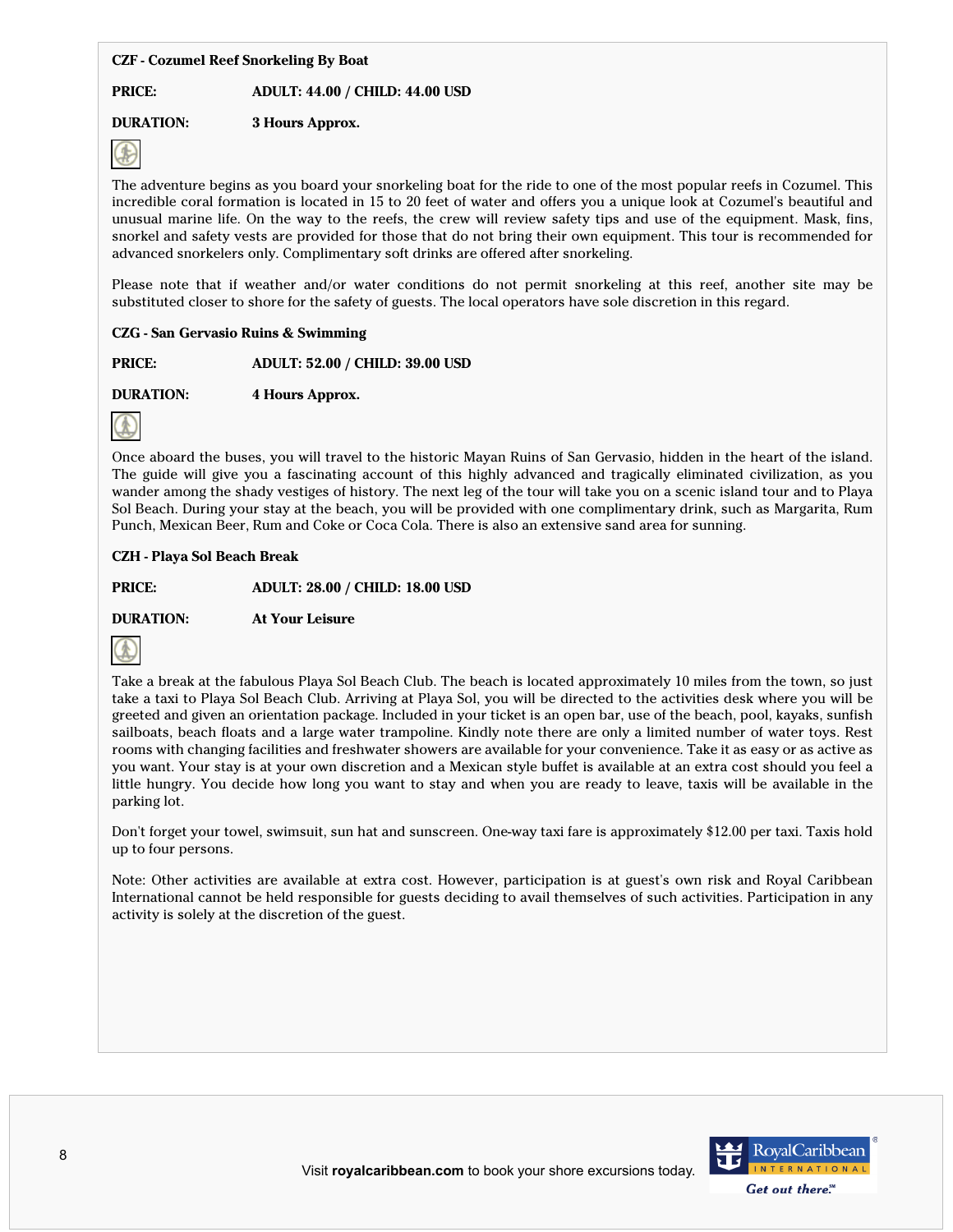## **CZI - Fiesta Party Boat**

#### **PRICE: ADULT: 45.00 / CHILD: 45.00 USD**

## **DURATION: 5 Hours 30 Minutes Approx.**



Join the Fiesta party boat for a fun-filled trip to Playa Sol, one of Cozumel's beautiful beaches. Unlimited margaritas, rum punch and a live band set the mood for fun. At Playa Sol, enjoy about one and a half hours of relaxing, swimming or working on your tan.

The party continues after re-boarding the Fiesta with a pinata party, music and dancing. Don't miss this lively Mexican party.

Note: The duration of the tour will be determined by where the ships are docked. If docked at the Tourist Pier, the duration is approximately 4 1/2 hours. If docked at the Downtown Pier the duration is approximately 5 1/2 hours.

Note: Guests under the age of 21 must be accompanied by an adult.

#### **CZJ - Cozumel Semi-Submersible**

**PRICE: ADULT: 45.00 / CHILD: 35.00 USD**

**DURATION: 2 Hours Approx.**



Travel through the sea in a unique craft featuring seats that sit below water level with glass panels for viewing. Within minutes of leaving the dock, you will cruise over a sunken airplane, originally placed there during the filming of a movie. Then cruise over Paraiso Reef, where you will see colorful coral formations and fish through the glass panels in front of you. Don't miss this great opportunity to see Cozumel's underwater world without getting wet.

#### **CZK - Atlantis Submarine**

**PRICE: ADULT: 94.00 / CHILD: 58.00 USD**

**DURATION: 1 Hour 45 Minutes Approx.**



Experience why Cozumel is one of the top five dive destinations in the world. After a short ferry ride, board the hightech, air-conditioned Atlantis submarine. At a depth of approximately 90 feet, glimpse the unique underwater paradise while you explore the underwater world near Chankanaab, a protected marine park. Marvel at the huge variety of tropical fish, including parrotfish, grunts, and grouper, as your Captain expertly navigates through magnificent 30-foot coral heads. Throughout your voyage, the experienced co-pilot provides an informative, live narration. Don't forget your camera!

Note: Guests must be at least 3 feet tall to participate. This is a 40-minute dive.

Minimum Age: 4 years old.

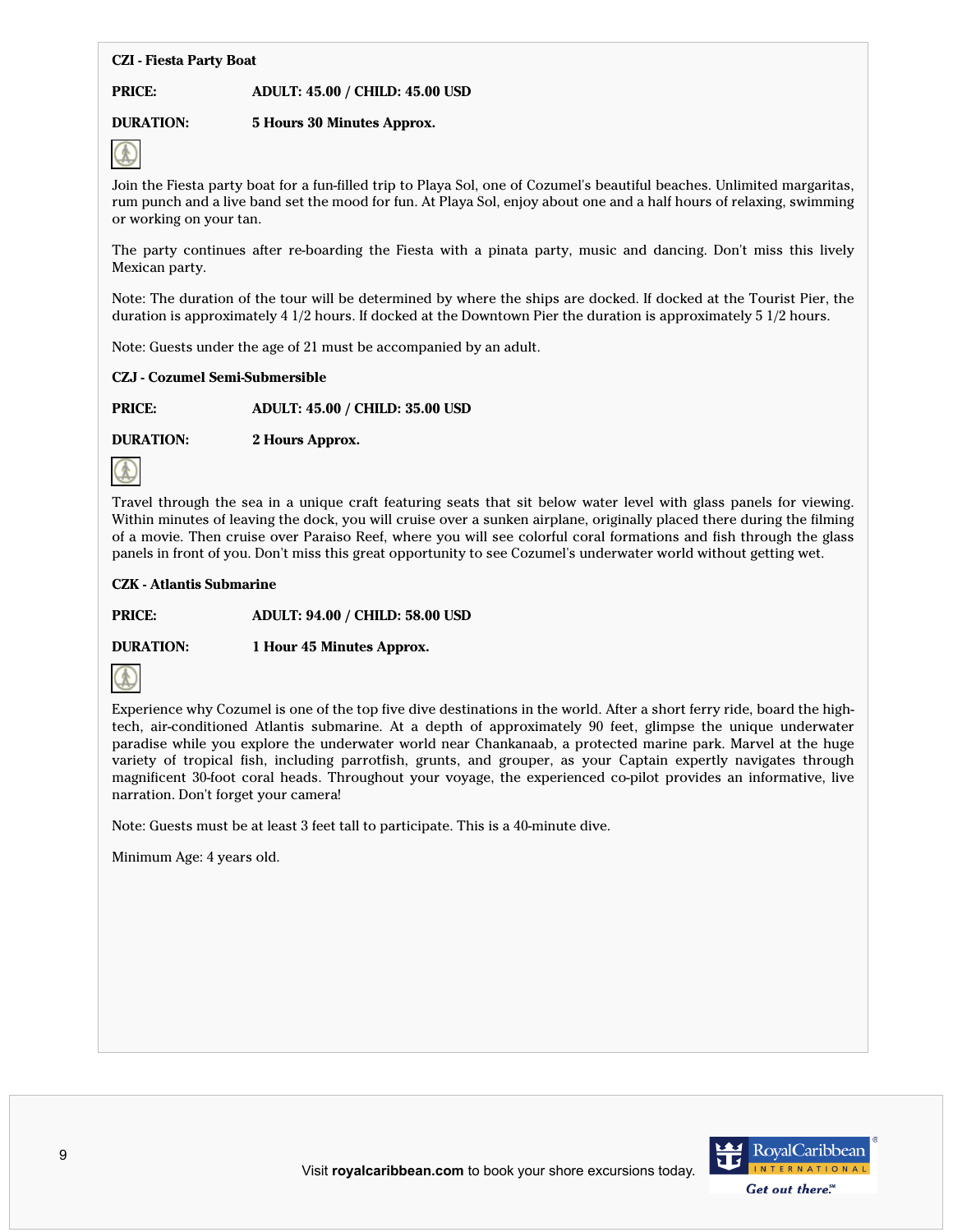## **CZL - Catamaran Sail, Snorkel & Beach Party**

## **PRICE: ADULT: 49.00 / CHILD: 39.00 USD**

# **DURATION: 3 Hours 30 Minutes Approx.**



This luxurious 65-foot catamaran has it all: spacious sun decks, a shaded lounge and a friendly crew that will provide professional instruction on the use of snorkel equipment. Crew members accompany you into the crystal blue waters where you will discover stunning coral formations and a spectacular array of colorful marine life. After snorkeling, unlimited ice-cold beer, zesty margaritas, sodas and purified water are served as you cruise to the fabulous white sand beach. While there, relax in a palapa covered hammock or enjoy the complimentary kayaks, beach floats, volleyball, and of course, the drinks. This beach party provides everything for a perfect day of enjoyment.

## **CZM - Horseback Riding Adventure**

**PRICE: ADULT: 85.00 / CHILD: 85.00 USD**

**DURATION: 3 Hours 30 Minutes Approx.**



Saddle up and join in an unforgettable ride through the jungles of Cozumel. After a 30-minute drive to the southeast side of the island, you will arrive at Buena Vista Ranch. Here, horses are assigned and instructions are given. Then, with your guide, follow the trail through the jungle. Listen to the guide's explanation of Mayan history and customs while passing ruins and caves dating back 1,500 years. The last stop will be at the Cantina for a soft drink or beer. Happy trails!

Note: No pregnant women are allowed. Long pants are recommended.

Minimum Age: 12 years old.

## **CZN - Tropical Safari 4X4 Adventure Tour**

**PRICE: ADULT: 86.00 / CHILD: 86.00 USD**

**DURATION: 4 Hours 30 Minutes Approx.**



Explore Cozumel on this 4x4 off road adventure. At the pier you'll be assigned a four-passenger 4x4 vehicle before starting out caravan style across the island. (Driving responsibilities can be rotated.) After some off-road driving, you'll arrive at Xpalbarco Beach, a solitary retreat where you can play volleyball, swim, sun or enjoy the shade of an umbrella. A Mexican style buffet lunch will be served at the beach before returning to the ship.

This tour requires some driving on uneven and bumpy roads, thus this tour is not recommended for pregnant women or guests with back problems.

Note: Guests planning to drive must bring a valid drivers license and be 21 years or older. All vehicles must remain with the group throughout the tour.

## **CZO - Passion Island Escape**

**PRICE: ADULT: 69.00 / CHILD: 35.00 USD**

**DURATION: 5 Hours Approx.**



Escape to the secluded beauty of your own private beach paradise, Passion Island. The fun begins when you depart on a 35-minute bus ride to Bahia Ciega pier, where you have a choice of crossing to Passion Island on a four-person canoe or

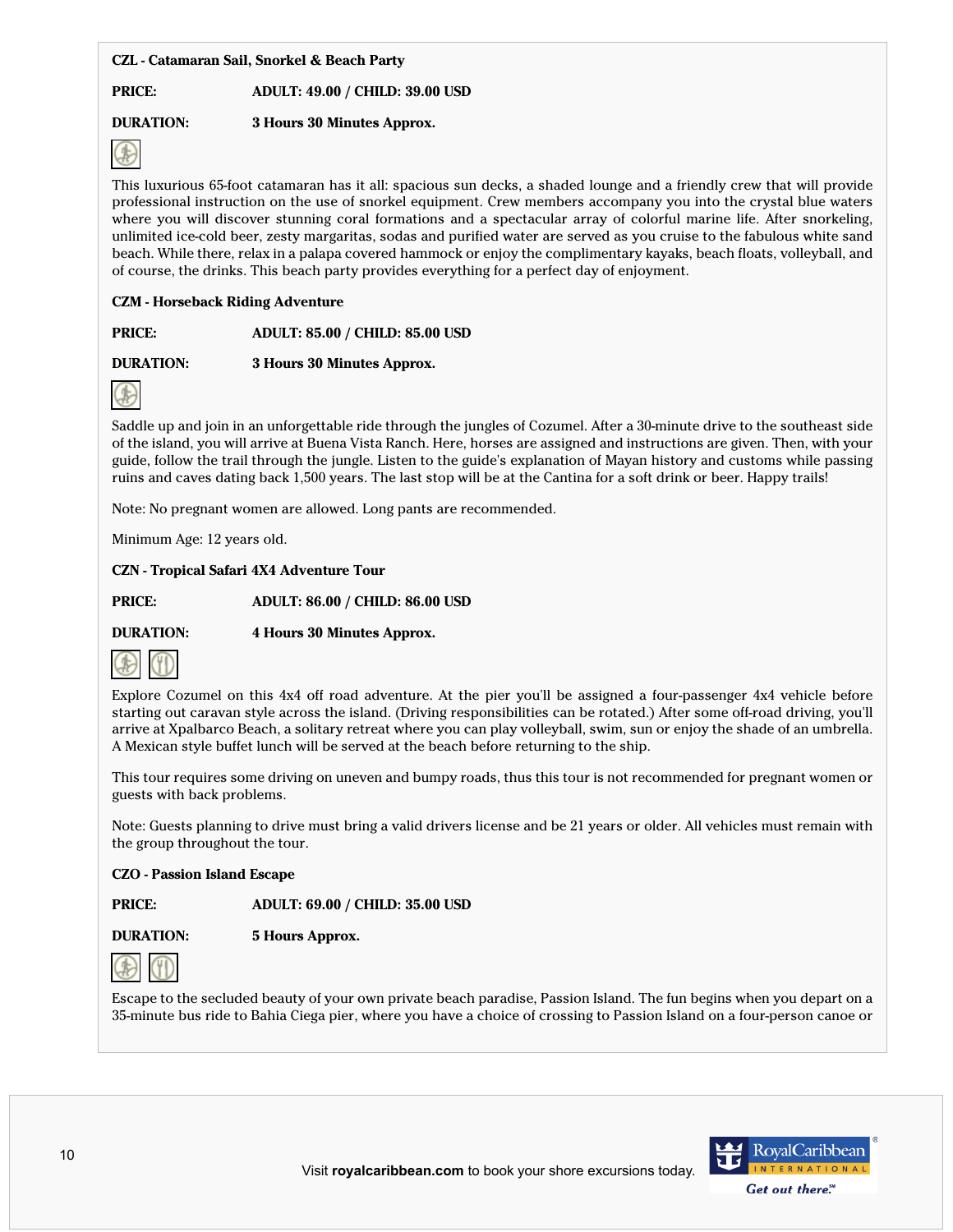a motorized tender. Once in paradise, enjoy the gorgeous white-sand beach, palm and pine trees, hammocks, lounge chairs, shaded areas, picnic tables, fresh-water showers, restrooms, volleyball and games on the beach. Lunch is a delicious buffet of fresh grilled fish and chicken, green salads, guacamole, salsa, chips, Mexican tortillas and tropical fruits. A domestic open bar of cold beer, margaritas, rum punch, rum, vodka, tequila, and mixed drinks is also included. Soft drinks and purified water are always available.

## **CZP - Dolphin Encounter**

**PRICE: ADULT: 99.00 / CHILD: 99.00 USD**

**DURATION: 3 Hours Approx.**



Imagine the thrill of a hands-on experience with a dolphin! After a short taxi ride to Chankanaab National Marine Park, the perfect backdrop for your dolphin experience, a guide will give you an orientation to the facility. Your encounter begins as you are led onto a platform in waist-deep water. Here you will have the opportunity to touch and pet the dolphins and watch as the trainer demonstrates some amazing dolphin behaviors.

During the encounter you can have your picture taken with the dolphins (photos can be purchased separately). After your close encounter, there will be time to independently explore Chankanaab before your return taxi ride to the pier. Don't miss this educational and entertaining tour.

Minimum Age: 8 years old.

**CZQ - Cozumel Snuba Adventure**

**PRICE: ADULT: 68.00 / CHILD: 50.00 USD**

**DURATION: 2 Hours Approx.**



Finally, there is a way to enjoy the underwater breathing experience of scuba diving with the ease and simplicity of snorkeling. It's called Snuba and it's perfect for those who enjoy snorkeling but are not ready for scuba diving. After a short drive to a beach you'll have an orientation in Snuba. With your PADI certified dive master, you'll then enter the water from the beach where you'll become familiar and comfortable with the breathing equipment. Then enjoy approximately 30-40 minutes under the crystal-clear Mayan Caribbean waters exploring the beautiful Dzul-Ha reef. At the conclusion of your water experience, transportation will be available to take you back to the ship.

Minimum Age: 8 years old.

Note: Participants will be required to sign a waiver and a medical statement.

## **CZT - Chankanaab Helmet Dive**

**PRICE: ADULT: 89.00 / CHILD: 75.00 USD**

**DURATION: 2 Hours Approx.**



Try a marine odyssey on the floor of the Caribbean Sea. A marine expert will guide you and ONLY seven others along a trail edged by a handrail, 10 to 18 feet below the surface. Trek around coral reefs and see the abundant marine life up close and personal. The custom made SEA TREKKIN helmet will keep your hair and face dry and provide all the air, weight and stability you need. This is a SCI-tech adventure for anyone from eight years old on up, and requires no experience of any kind.

Note: 25 minute helmet dive.

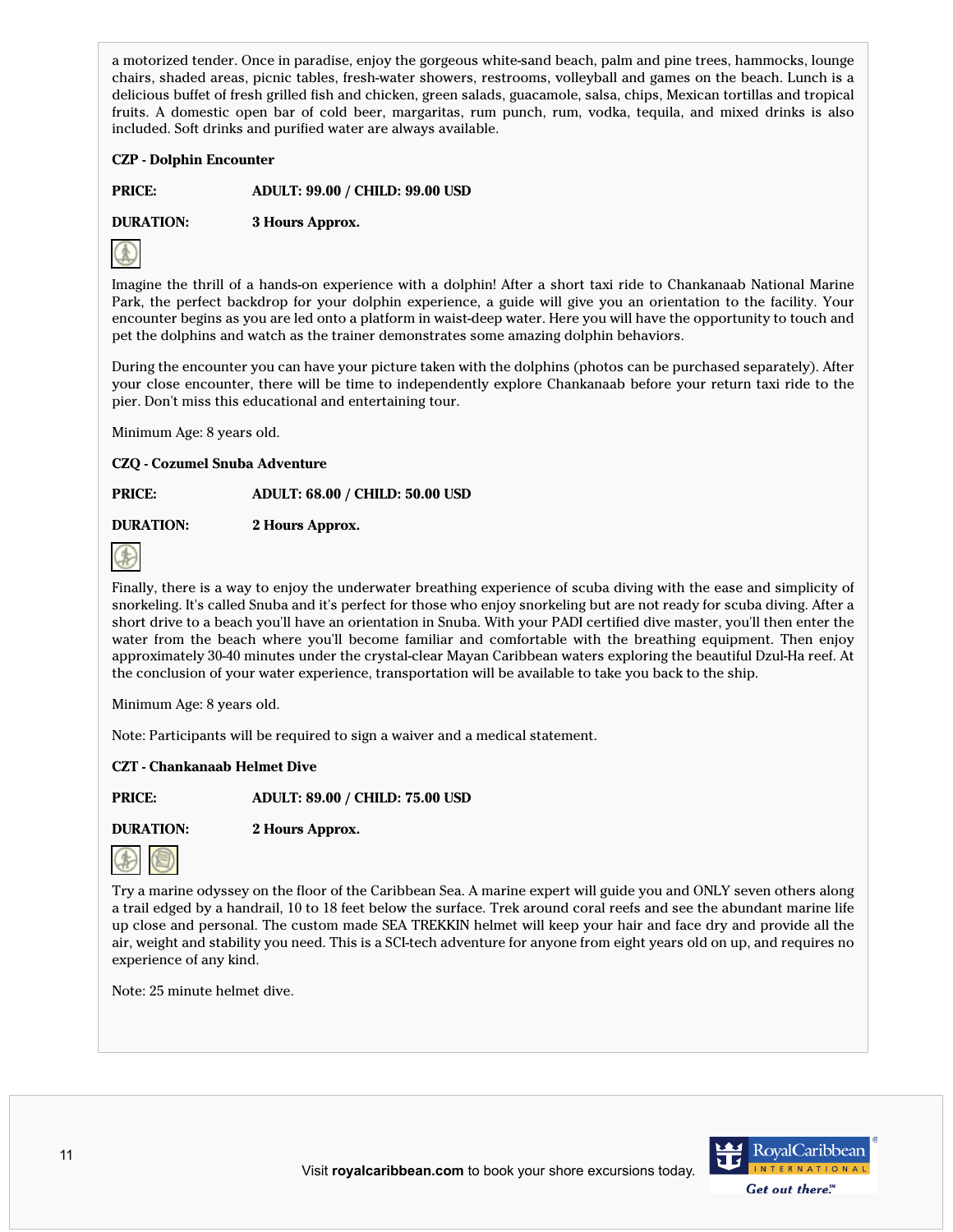## **CZU - Cozumel Shore Snorkeling**

## **PRICE: ADULT: 34.00 / CHILD: 34.00 USD**

# **DURATION: 2 Hours 45 Minutes Approx.**



From the pier, a fifteen-minute ride by taxi (or boat) takes you to the small beach at Dzul-Ha. On arrival, participants gather amidst the Seagrape trees and are welcomed with a short briefing by a PADI instructor on snorkeling and safety.

Climbing down a stairway, snorkelers enter the water at a depth of approximately 3 feet, before starting out on their 45 minute tour of the Sea Garden. Reaching a maximum depth of twenty feet, many varieties of marine life can be observed. Brain, Star, Pillar and Seafan Corals abound as do Parrot, Butterfly and Angel Fish. Skin Diver magazine has rated the waters surrounding the island as one of the top three diving destinations in the world.

All equipment is provided, but you should bring your own towel. A parent or guardian must accompany children. Guests considering joining this tour should be in excellent health and make themselves aware of the physical, age and fitness requirements before making a valued judgment as to whether to participate.

Minimum Age: 6 years old.

**CZV - Catch the Wave Snorkel Safari**

**PRICE: ADULT: 45.00 / CHILD: 31.00 USD**

**DURATION: 4 Hours Approx.**



The Catch the Wave adventure begins the moment you step aboard the 100-foot luxury vessel, Princesa Maya, and set sail for one of the most spectacular reefs off Cozumel Island. Whether you want snorkeling, sun or music, this trip has it all. On its three decks, there is an air-conditioned open bar serving unlimited ice-cold Corona beer, tropical cocktails, along with frozen margaritas and daiquiris. There is a snorkel and water activity deck where all your snorkel equipment and any required instruction is provided by the friendly crew. There are sundecks, a well-equipped boutique and even full restrooms, with hot and cold-water showers topped off with complimentary towel service. Also included, is a glass bottom boat, available for tours anytime throughout your day. After water activities are over, the vessel cruises along the scenic coastline to downtown Cozumel, where you can choose to disembark and enjoy the rest of your day shopping or exploring the many sights offered there. Along the way people can visit the bridge and talk to the captain or have a guided tour through the impressive engine room. Choose Catch the Wave, an excellent combination of fun and sun, to make this vacation one to remember. Delicious Mexican snacks, bottled water, soft drinks and alcoholic beverages (after completing snorkeling) are included as well as all snorkeling equipment.

Minimum Age: 7 years old.

NOTE: Participant will be required to complete and sign a waiver.

**CZVA - Catch the Wave Undersea Bond Adventure**

**PRICE: ADULT: 78.00 / CHILD: 78.00 USD**

**DURATION: 4 Hours Approx.**



The Catch the Wave adventure begins the moment you step aboard the 100-foot luxury vessel, Princesa Maya, and set sail for one of the most spectacular reefs off Cozumel Island. Whether you want snorkeling, sun or music, this trip has it all. On its three decks, there is an air-conditioned open bar serving unlimited ice-cold Corona beer, tropical cocktails, along with frozen margaritas and daiquiris. There is a snorkel and water activity deck where all your snorkel equipment and any required instruction is provided by the friendly crew. There are sundecks, a well-equipped boutique and even full restrooms, with hot and cold-water showers topped off with complimentary towel service. Also included, is a glass

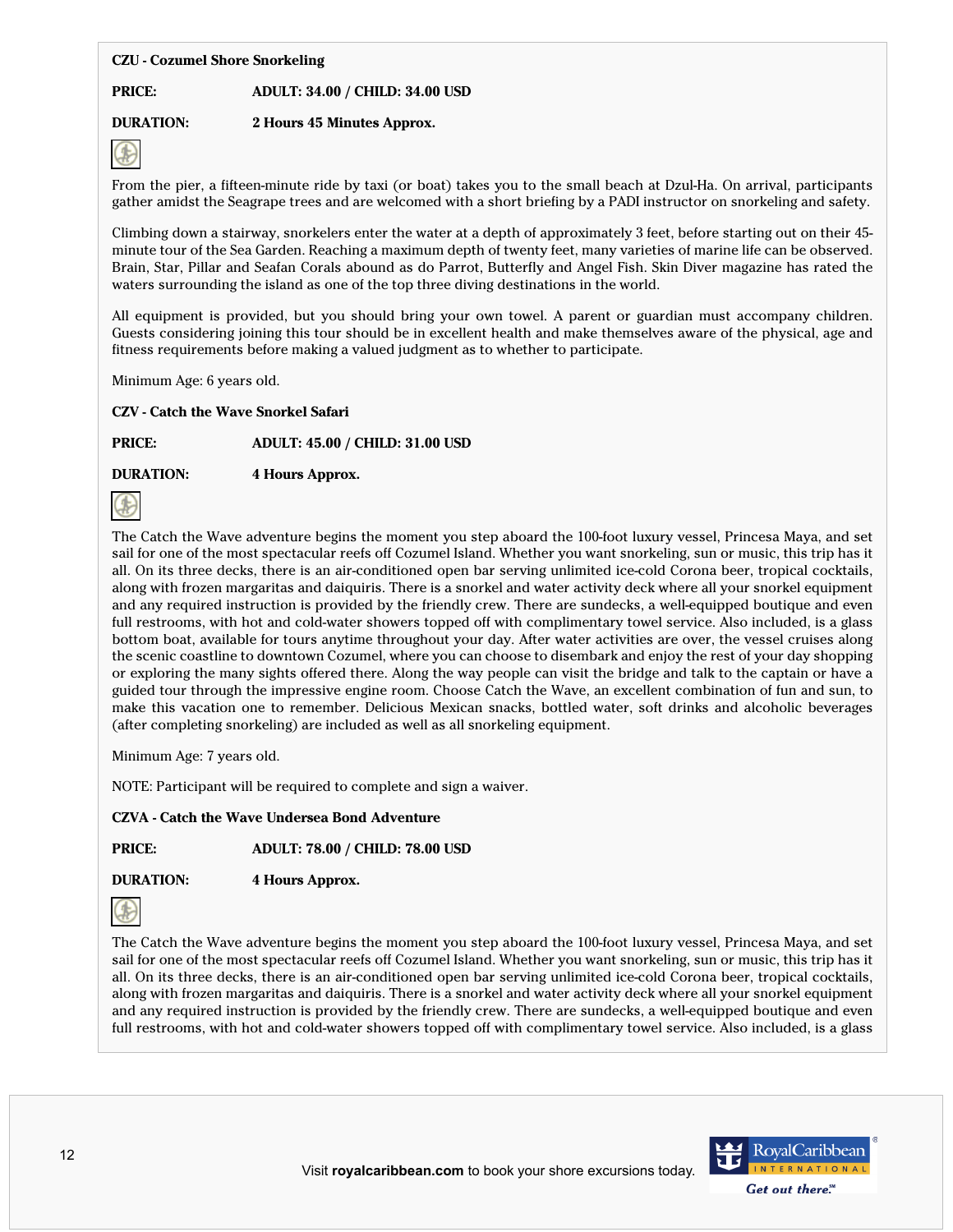bottom boat, available for tours anytime throughout your day. After water activities are over, the vessel cruises along the scenic coastline to downtown Cozumel, where you can choose to disembark and enjoy the rest of your day shopping or exploring the many sights offered there. Along the way people can visit the bridge and talk to the captain or have a guided tour through the impressive engine room. Choose Catch the Wave, an excellent combination of fun and sun, to make this vacation one to remember. Delicious Mexican snacks, bottled water, soft drinks and alcoholic beverages (after completing snorkeling) are included as well as all snorkeling equipment.

This tour combines all the amenities of the Catch the Wave Snorkel Safari, as stated above, with the thrill of exploring the world beneath the waves on a BOND, a single person self-contained submersible vehicle.

Minimum age: 12 years old.

#### **CZW - Snorkeling Columbia Reef**

**PRICE: ADULT: 39.00 / CHILD: 33.00 USD**

**DURATION: 3 Hours Approx.**



You will be met on the pier by one of the snorkel guides, who will take you to the motorized catamaran that will serve as your transportation. You will then sail out to Colombia Reef (approximately 50 minutes). Your instructor will review the safety tips and instruct you on the use of the snorkeling equipment and life jacket. You will have about one hour of time in the water before getting back on the boat with music, soft drinks, purified water & ice. You will then return to the pier and your vessel.

## **CZX - Scuba Dive With Equipment**

**PRICE: ADULT: 80.00 / CHILD: 80.00 USD**

**DURATION: 4 Hours Approx.**



Experience some of the best drift diving Cozumel has to offer on your first dive at the Palancar reef, known for its spectacular coral formations. Your second dive will be the captain's choice, guaranteed to be teeming with tropical fish, lobsters and moray eels. All of the dive locations are within the Palancar National Reserve and everything within its boundaries is strictly hands-off. Take only pictures and leave only bubbles. This tour is designed for certified divers who have been on a dive within the last two years. You will be required to provide proof of certification.

Note: Tank and weights are included for all divers. Equipment package includes regulator, B.C., mask, fins and snorkel.

Minimum Age: 12 years old. This tour is offered on the Brilliance of the Seas, Enchantment of the Seas, Grandeur of the Seas, Monarch of the Seas, Nordic Empress, Rhapsody of the Seas and Splendour of the Seas.

#### **CZXA - Scuba Tour Without Equipment**

**PRICE: ADULT: 70.00 / CHILD: 70.00 USD**

**DURATION: 4 Hours Approx.**



Experience some of the best drift diving Cozumel has to offer on your first dive at the Palancar reef, known for its spectacular coral formations. Your second dive will be the captain's choice, guaranteed to be teeming with tropical fish, lobsters and moray eels. All of the dive locations are within the Palancar National Reserve and everything within its boundaries is strictly hands-off. Take only pictures and leave only bubbles. This tour is designed for certified divers who have been on a dive within the last two years. You will be required to provide proof of certification.

Note: Tank and weights are included for all divers.

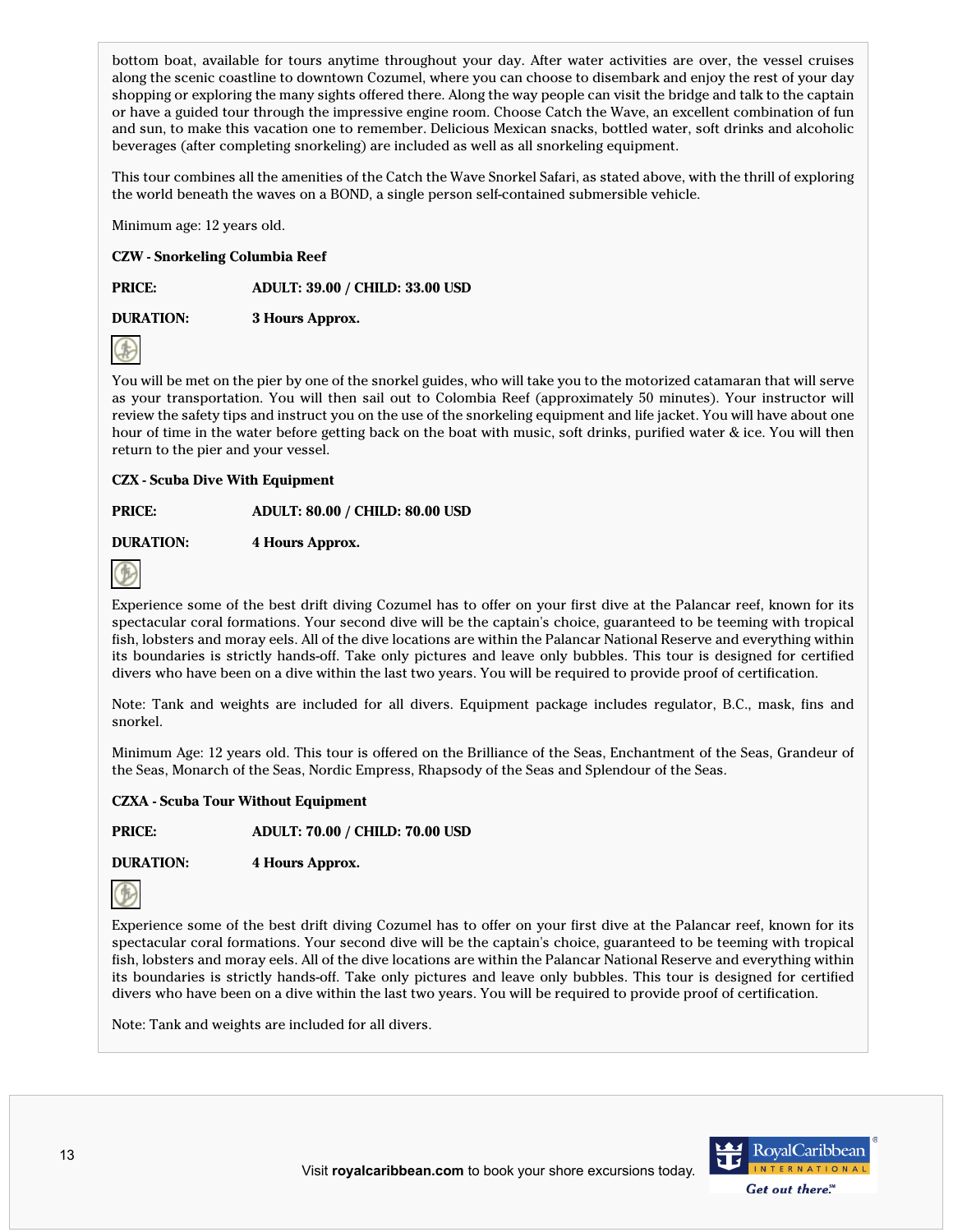Minimum Age: 12 years old. This tour is offered on the Brilliance of the Seas, Enchantment of the Seas, Grandeur of the Seas, Monarch of the Seas, Nordic Empress, Rhapsody of the Seas and Splendour of the Seas.

## **CZY - Discover Scuba Diving**

**PRICE: ADULT: 99.00 / CHILD: 99.00 USD**

**DURATION: 2 Hours 30 Minutes Approx.**



If you have ever wanted to try scuba diving, here's your chance! This tour has been designed for the non-certified diver. After receiving 45 minutes of instruction and orientation from a PADI instructor, you'll wear full scuba gear and enter the water directly from the beach. A few minutes are spent in waist-deep water for you to get used to breathing underwater. You'll then head out with the instructor, who will guide you in the exploration of this new and amazing world of fish and coral. The dive site reaches a maximum depth of 25 feet. All equipment is included. Some health restrictions apply. See your Shore Excursion Manager at the Shore Excursion Desk for details.

Minimum Age: 12 years old.

NOTE: Participants will be required to complete waiver and medical forms. This tour is offered on the Brilliance of the Seas, Enchantment of the Seas, Grandeur of the Seas, Monarch of the Seas, Nordic Empress, Rhapsody of the Seas and Splendour of the Seas.

## **CZZC - Cozumel Country Club**

**PRICE: ADULT: 135.00 / CHILD: 135.00 USD**

# **DURATION: 5 Hours Approx.**



You probably thought that the Isle of Cozumel was just for diving. We are proud to introduce Cozumel's first WORLD-CLASS CHAMPIONSHIP GOLF COURSE. Cozumel Country Club is a Nicklaus design, 18-hole Championship Golf Course under management by ClubCorp International. The course totals 6,816 yards from the back tees. The Club incorporates the natural habitats of the Island in its design and construction. The course is built around Cozumel's native trees, red Mangroves and natural wetlands in order to preserve ecologically sensitive areas.

Note: Price includes green fees, transportation and shared golf cart. Club rental \$29.00 per person, Shoe rental \$14.00 per person - Prices are not part of the golf package and are subject to change at anytime. Payable at the golf course only. PRICE VALID 10/1/03-09/30/04. 18 HOLES/PAR 72/6,816 YARDS/15 MIN. FROM PORT.

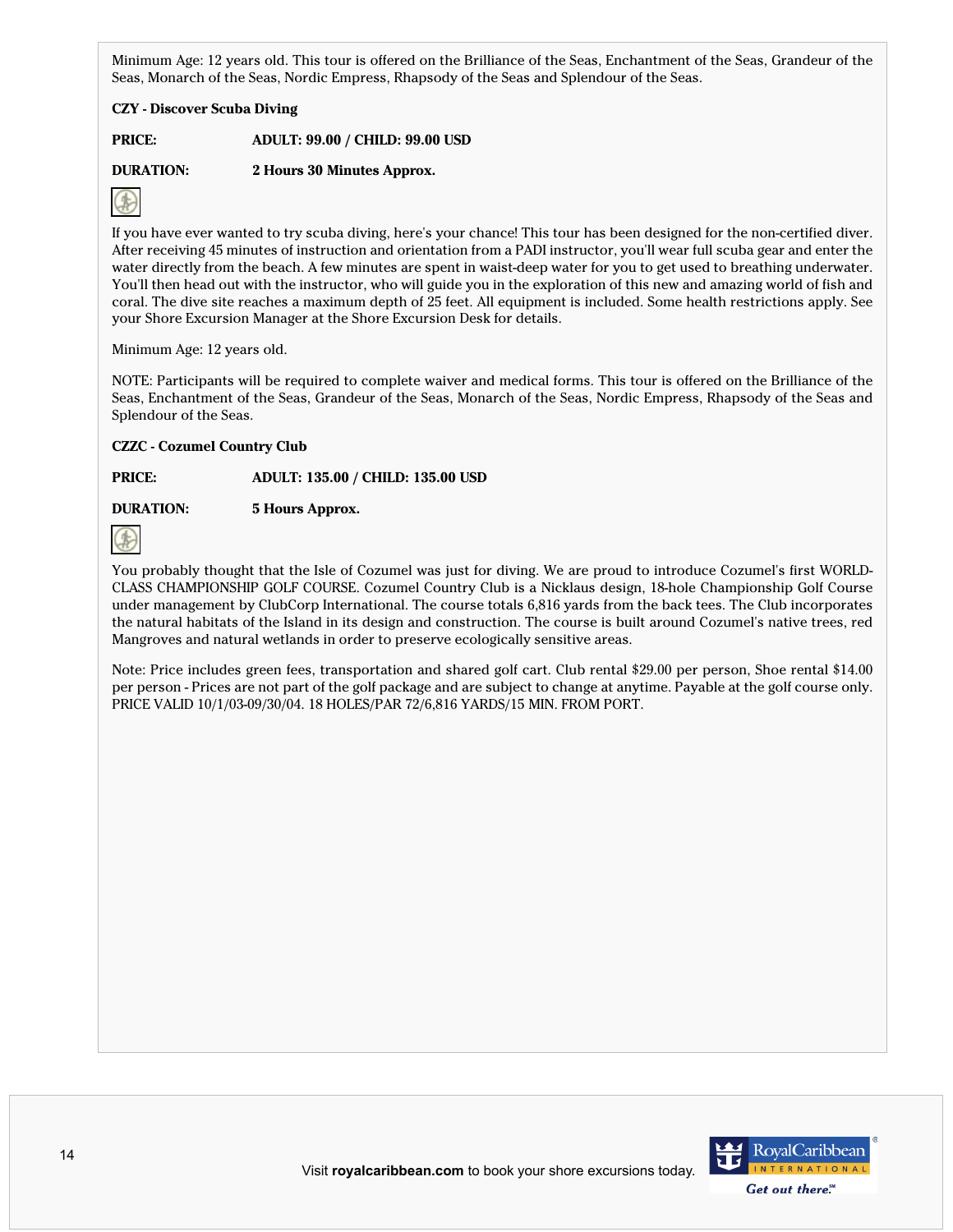**GAA - Galveston City Tour**

**PRICE: ADULT: 47.00 / CHILD: 47.00 USD**

**DURATION: 3 Hours 30 Minutes Approx.**



For guests with late departing flights, this tour is an ideal way to spend the day. Before leaving Galveston for Houston, this fully narrated city tour takes you through the scenic and historic Strand district, famous for its quaint antique, art, and memorabilia shops.

Before arriving in Houston, you will pass the Johnson Space Center. Arriving in Houston, the fourth largest city in the U.S., you will drive through the downtown theater and museum districts and Hermann Park, home to the Houston Zoo. Pass the Texas Medical Center, the largest concentration of medical facilities in the world.

Before heading to the airport, you will drive through River Oaks, Houston's most prestigious residential neighborhood. At the conclusion of your tour, guests will be taken to the Houston's (Bush) Intercontinental Airport.

Note: Please verify your flight time prior to booking. This tour is only available to guests with domestic flights departing Houston at 4:00 pm or later from Houston/Bush Intercontinental Airport.

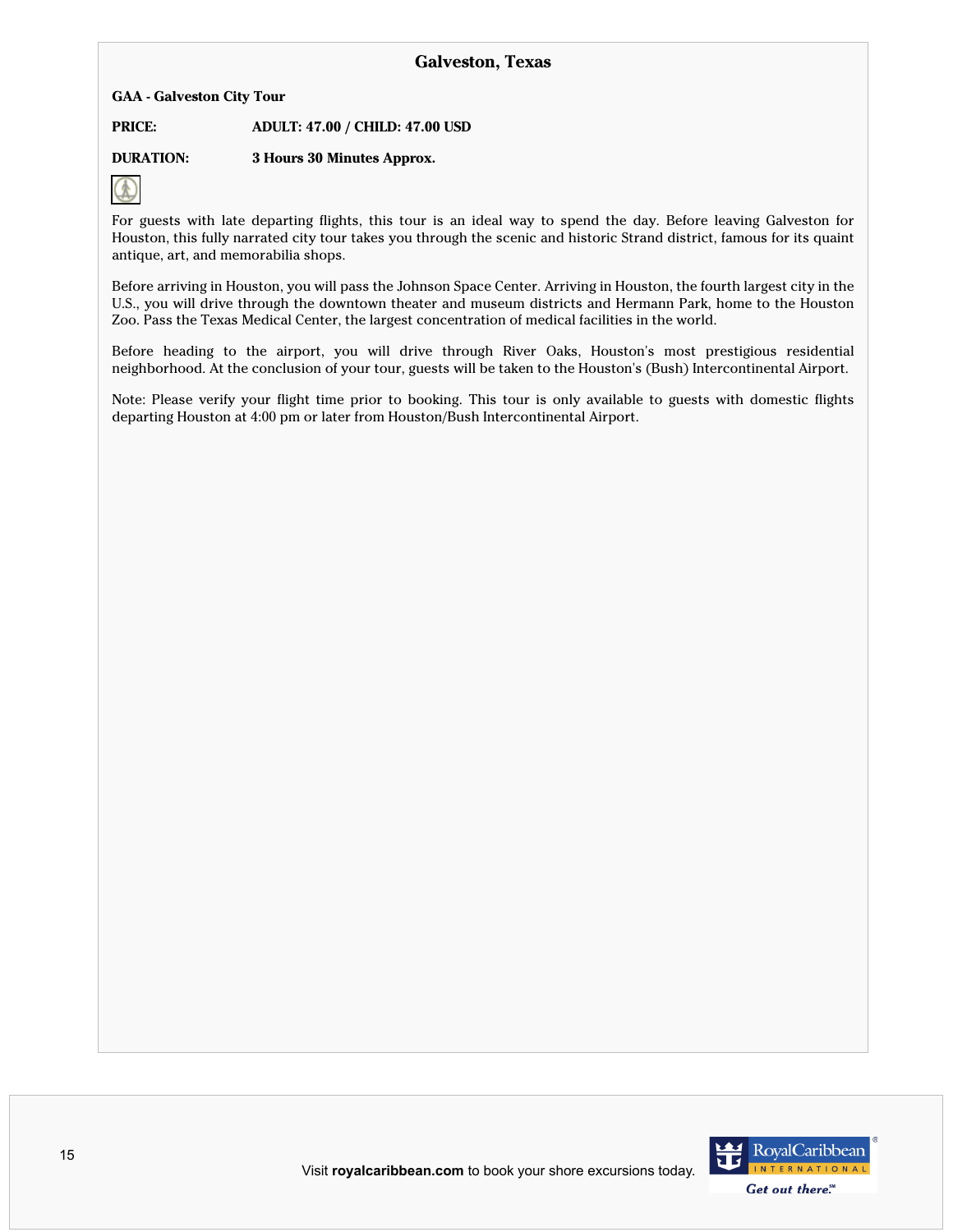# **Georgetown, Grand Cayman**

**GCA - Grand Cayman Highlights & Turtle Farm**

**PRICE: ADULT: 30.00 / CHILD: 22.00 USD**

**DURATION: 2 Hours Approx.**



After joining your driver/guide on the George Town landing, your bus will wind its way through the charming town of George Town, the capital of the Cayman Islands. Heading to the northwest part of the island, you'll stop at the town of Hell, named for its unusual rock formations. Then visit the Turtle Farm, a sea turtle nursery where Green and Hawksbill turtles are bred and raised. Then continue down Seven Mile Beach for a photo stop at a sandy stretch of beach.

Your final stop will be at one of Grand Cayman's famous Rum Cake Centers.

## **GCAA - Aquaboats & Snorkel Adventure**

**PRICE: ADULT: 79.00 / CHILD: 79.00 USD**

**DURATION: 3 Hours Approx.**



Experience on-the-water excitement with these two-person Aquaboats, 12' inflatable motorboats, that are yours to command on this fun, safe and exhilarating snorkel adventure.

After a short walk from the cruise terminal, your guide will give you basic instruction in the operation of these incredibly stable craft. Then you're off! Skippering your own boat, your guide will take you along the picturesque south coast of the island to Sandy Cay, an uninhabited desert island just off the Cayman coast where you can walk on the island like a modern-day Robinson Crusoe. Then it's on to Smith's Cove, a delightful little bay with an almost secret beach. Swim and snorkel in the calm waters teeming with fish life or just relax on the beach. Following the coastline north again, you'll stop at the 'Cali' for a chance to see this ancient shipwreck before returning to the dock, and heading to Rackams bar for complimentary fruit or rum punch. Life vests, snorkeling equipment and iced water included.

Note: Life vests are required and all participants must follow guide and safety instructions. Wear swimsuit under comfortable, appropriate clothing and wear footwear suitable for wet conditions (water socks/sandals), sun block and sunglasses.

Participants should be in good physical condition. Not recommended for individuals with bad backs and for those who cannot swim. Pregnant women and children under 12 may not participate in this tour. Guests under the age of 18 must be accompanied by an adult, and guest must be 18 and over to drive the boats.

## **GCAB - Cayman Rocky Safari**

**PRICE: ADULT: 67.00 / CHILD: 67.00 USD**

**DURATION: 4 Hours Approx.**



This is a perfect opportunity to explore the sights and sounds of Grand Cayman by 4-wheel drive. Departing the pier, you will be taken to pick up your eight-passenger safari 4 x 4. After a brief orientation, you will depart caravan style to explore Cayman's natural mangroves. (Driving responsibilities may be rotated.) En route, you'll see the habitats of the Blue Iguanas and take in the beauty of the North Sound. You will have a refreshment stop at Spanish Bay Reef Resort. Then, it's onto a reef site for your time to snorkel, swim or relax. Your convoy will reach its conclusion at Beach Club Colony located on Seven Mile Beach. Here, you will be returned to the pier via a motor coach or if you prefer, you can stay as long as you wish to soak up some more of the Cayman fun and sun.

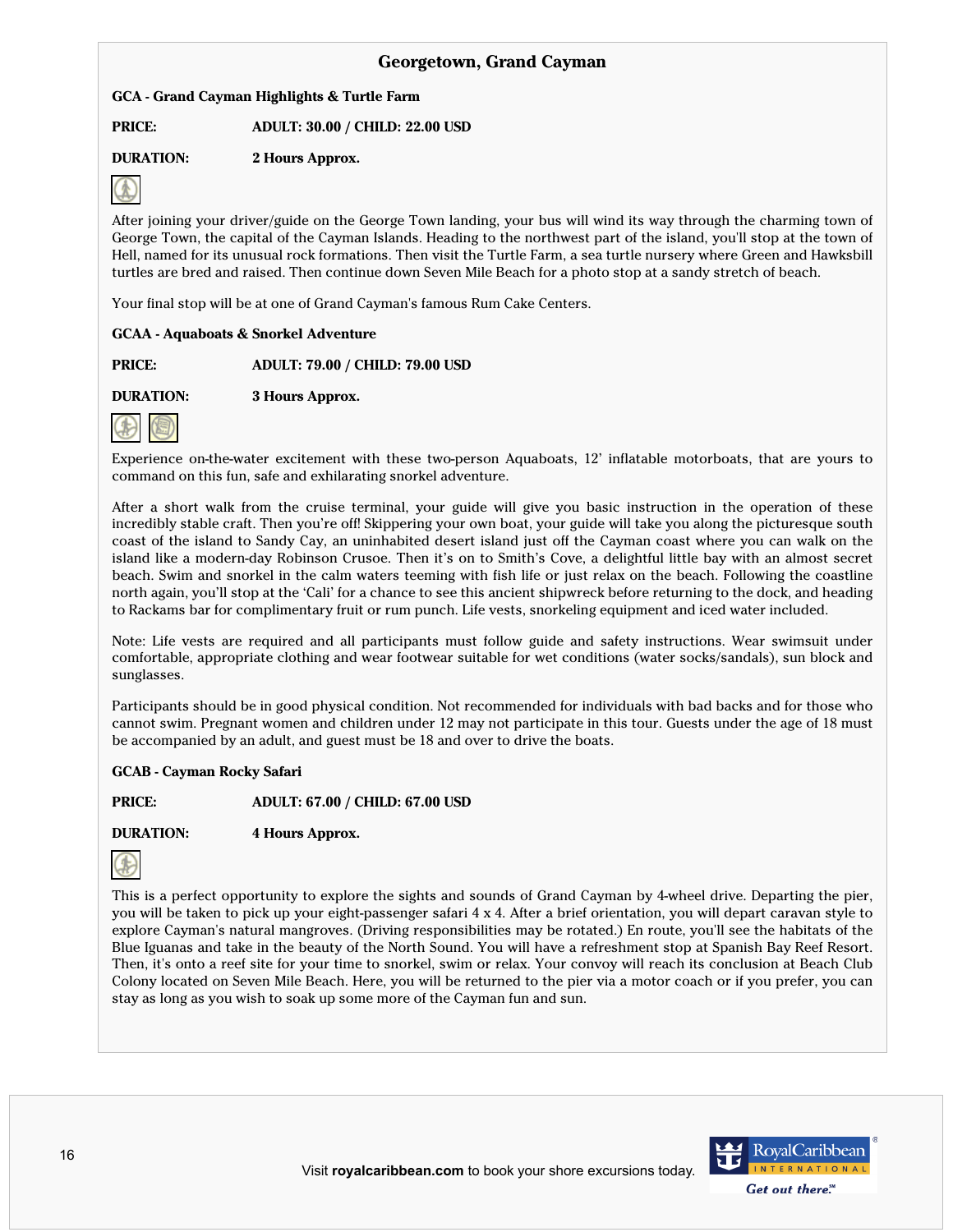Note: Guests wishing to stay longer at the conclusion of their tour will have to make their own way back to the pier. Guests planning to drive must bring a valid driver's license. All vehicles have manual transmissions.

## **GCAC - Butterfly Farm & Nautilus Sub-Sea Viewer**

**PRICE: ADULT: 58.00 / CHILD: 42.00 USD**

**DURATION: 2 Hours 30 Minutes Approx.**



After a short bus transfer, you will arrive at Grand Caymans Butterfly Farm for an unforgettable encounter with nature in all its beauty and diversity. Step into a tropical garden teeming with butterflies from around the globe and prepare to meet some of the worlds most colourful creatures. Observe the life cycle of these fascinating animals from egg to caterpillar, to chrysalis to butterfly. Your tour guides will entertain you with commentary on the amazing butterfly habits and the miracle of metamorphosis.

Then its on to the Nautilus, the most luxurious semi-submarine in the world, to see the spectacular undersea world that surrounds us. Your expert narrator will tell you the history and mystery of the ghostly shipwrecks the Cali and Balboa. At the marine paradise of Cheeseburger Reef watch in awe as our divers hand-feed thousands of tropical fish right at your window.

Your tour ends at the tender pier where you are within walking distance of the downtown shops.

**GCAD - The South Shore Tour**

# **PRICE: ADULT: 46.00 / CHILD: 46.00 USD**

**DURATION: 2 Hours 30 Minutes Approx.**



This unique tour will take you to the lesser know areas of Grand Cayman, on the South Shore. You will visit the Pure Art Gallery, which has a sampling of Caymanian art and crafts in a quaint Caymanian home setting. You will then see the Grand Old House, which is the Queen of South Sound architecture and was built in 1917. Your drive will continue along the side of Cayman's coast that is reminiscent of Savannah's riverfront with traditional and contemporary homes of some of Cayman Island's oldest families. Your last stop will be at Pedro St. James, the historic building that housed the signing of the first constitution of these Islands. The castle, which is perched a bit back from the Caribbean Sea, commands a splendid view and is decorated with artifacts. You will then return to downtown Georgetown.

## **GCAE - Kayak & Snorkel Adventure**

**PRICE: ADULT: 62.00 / CHILD: 62.00 USD**

**DURATION: 4 Hours Approx.**



From the pier, a short transfer takes you to the water sports complex at Beach Club Colony, where guests will be issued snorkel gear and two-person kayaks. Kayak and snorkel lessons are available for those who desire them. Once everyone is familiar with their equipment, the tour leaves from the beach and guests paddle along scenic Seven Mile Beach towards the official governor's residence. Watch out for the underwater marine life and the luxury hotels and resorts along the spectacular white sand beach. Enjoy snorkeling among the abundant tropical fish and coral formations at Governor's Reef before paddling back to the Beach Club Colony where guests may use the beach facilities including the use of a lounge chair, fresh water showers, and enjoy a complimentary beverage from the bar. After approximately an hour on the beach, guests are transported back to the pier in Georgetown. Those guests who wish to stay longer may do so, however transportation back to the town is your own responsibility.

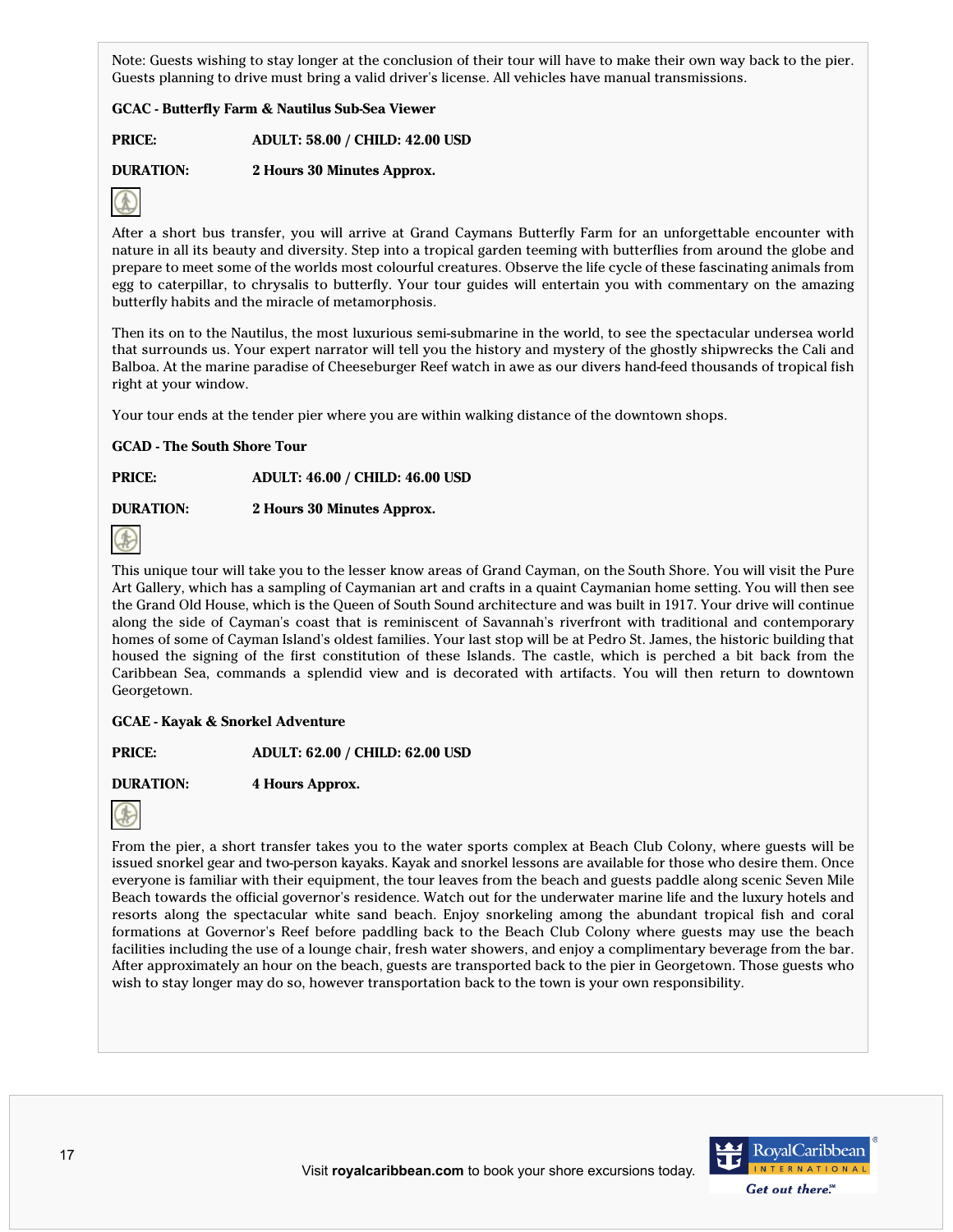Children under 10 years of age cannot be accommodated on this excursion. As with most water-related activities, guests should be in good health and physical condition.

# **GCAF - Turtle Farm & Colony Beach Club**

**PRICE: ADULT: 42.00 / CHILD: 42.00 USD**

**DURATION: 3 Hours Approx.**



This short, general sightseeing tour exposes you to the main attractions of the island. You will depart from the main town of Georgetown and drive through the island until you reach "Hell." It was so named by a Commissioner, who on seeing the strange rock formation, declared that "This must be what Hell looks like." It has a small post office from where participants can send postcards stamped from "Hell." The tour will then proceed to the Turtle Farm, where you will have the opportunity of visiting the world's only green turtle breeding farm. They range in size from a few ounces up to giant and ancient 500 pounders. This is a unique chance to see at close quarters these wonderful aquatic creatures who have been on earth longer than man, and are now in danger of extinction. Driving back, a 1 to 1.5 hour stop will be made at the Colony Beach Club, situated on the famous Seven Mile Beach. Here, participants will be able to avail themselves of changing facilities, lounger and a free drink. The return transfer to the pier/town is included.

## **GCB - Stingray City & Island Tour**

**PRICE: ADULT: 57.00 / CHILD: 30.00 USD**

**DURATION: 3 Hours 30 Minutes Approx.**



Enjoy a combination tour including world-famous Stingray City and a drive to some of the highlights of Grand Cayman. View what National Geographic describes as one of the most rewarding experiences in the undersea world from a semisubmersible. Watch through clear glass windows as divers feed dozens of stingrays. Then re-board your mini-bus for the short drive to the Cayman Turtle Farm, the only commercial sea turtle nursery in the world. Before returning to George Town, a stop will be made at the town of Hell, where you can view the unusual rock formations.

Note: The order of the tour may change.

## **GCC - Grand Cayman Snorkeling**

**PRICE: ADULT: 34.00 / CHILD: 34.00 USD**

**DURATION: 2 Hours 30 Minutes Approx.**



This snorkeling tour offers one of the finest Caribbean underwater experiences around. A custom dive boat will pick you up directly at the cruise ship landing and transport you to a historic shipwreck. The next stop will be at a beautiful coral reef formation with an abundance of the marine life that Grand Cayman is famous for. Mask, fins, snorkel and instructions are provided.

Note: Minimum age: 5. Guests 5 to 16 years of age must be accompanied by an adult.

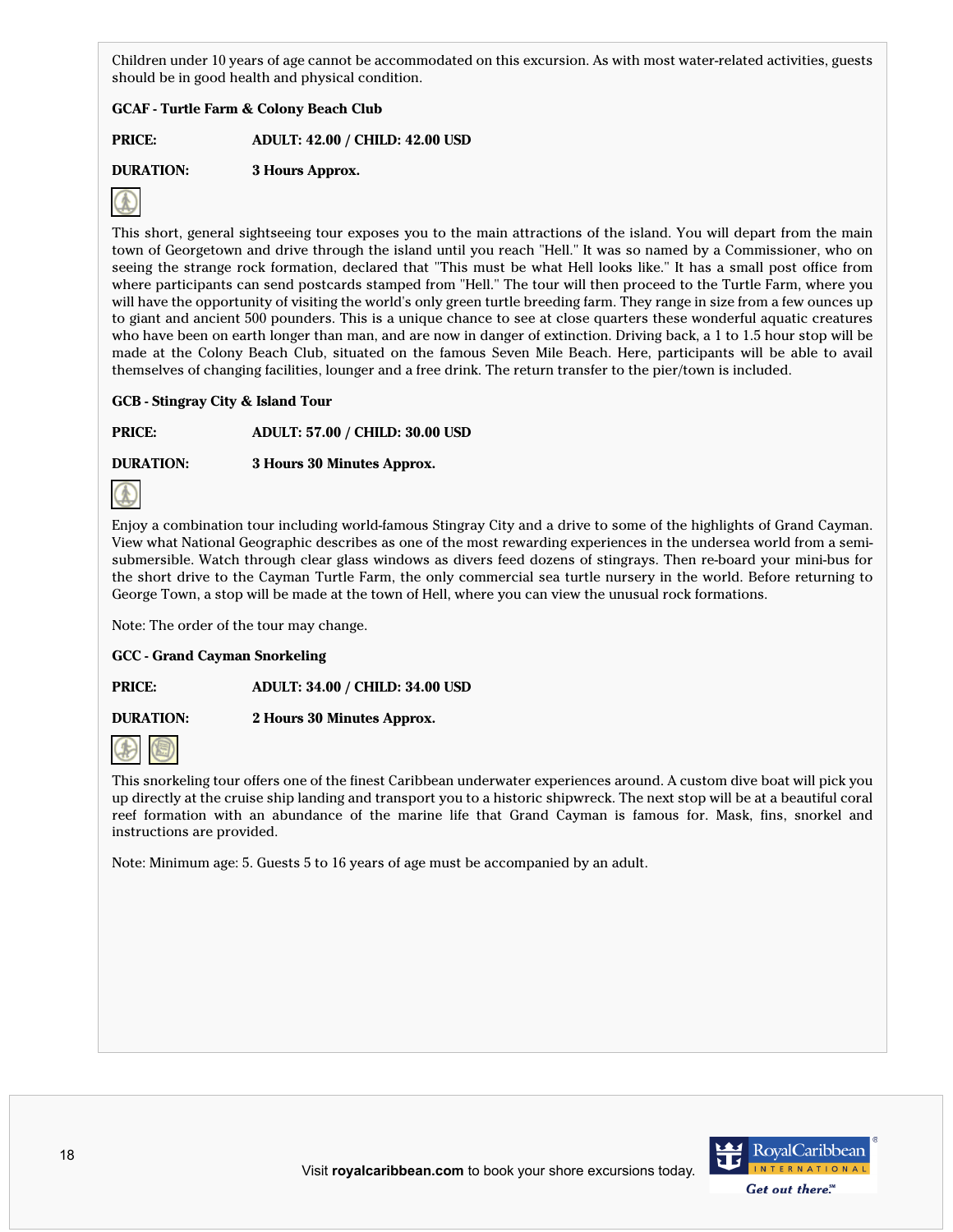## **GCD - Stingray City Swim & Snorkel**

## **PRICE: ADULT: 45.00 / CHILD: 45.00 USD**

# **DURATION: 3 Hours Approx.**



Experience a once-in-a-lifetime adventure snorkeling with stingrays! After a short drive you will join your snorkeling boat for the trip out to Stingray City Sandbar. En route, your instructor will give you a briefing on the equipment, safety tips and details about the stingrays (swim fins are not utilized to reduce sand disturbance). Then wade into the shallow water, where first-time and experienced snorkelers can become friendly with the Southern Rays. The rays will glide among the swimmers, giving you an opportunity to touch their satin-like wings and take photographs. Stingrays favorite food is squid, and you can try your hand at feeding them. You will spend approximately 45 minutes snorkeling. After a leisurely cruise back to the dock, buses will take you back to the George Town landing.

Note: Minimum age: 5. Guests 5 to 16 years of age must be accompanied by an adult.

## **GCE - Atlantis Submarine**

**PRICE: ADULT: 86.00 / CHILD: 44.00 USD**

**DURATION: 1 Hour 30 Minutes Approx.**



Experience the amazing underwater wonders that have made Cayman famous on board the ultra modern 48 passenger Atlantis XI Submarine.

You will cruise in air-conditioned comfort to a depth of 100 feet through colorful coral canyons with amazing sponge formations and a rich diversity of marine life. An automatic fish feeder periodically releases food for exciting fish action right outside your large view port. It's a great photo opportunity, so bring your video recorder or camera.

Note: Guests must be at least 3 feet tall to participate. This is a 40 minute dive.

Minimum Age: 4 years old.

**GCF - Research Submarine**

**PRICE: ADULT: 395.00 / CHILD: 395.00 USD**

**DURATION: 1 Hour 30 Minutes Approx.**



Imagine exploring the legendary Cayman Wall on board a sophisticated research submarine 800 feet below the sea! Cayman is the only place in the world where the general public can experience this ultimate underwater adventure. Each excursion is very personalized with only two passengers and one highly skilled pilot. You'll sit in front of a large, 3-foot-diameter view port that is your window into this rarely seen world. Powerful lights illuminate the brilliant colors of the sponge belt at 400 feet. Down even deeper, unusual marine animals and delicate coral can be sighted.

Note: Sign up early as space is very limited. This is a 50-minute dive. Further, the minimum age to participate is 8 years old. The maximum weight is 220 pounds and the maximum height allowed to participate in this tour is 74 inches.

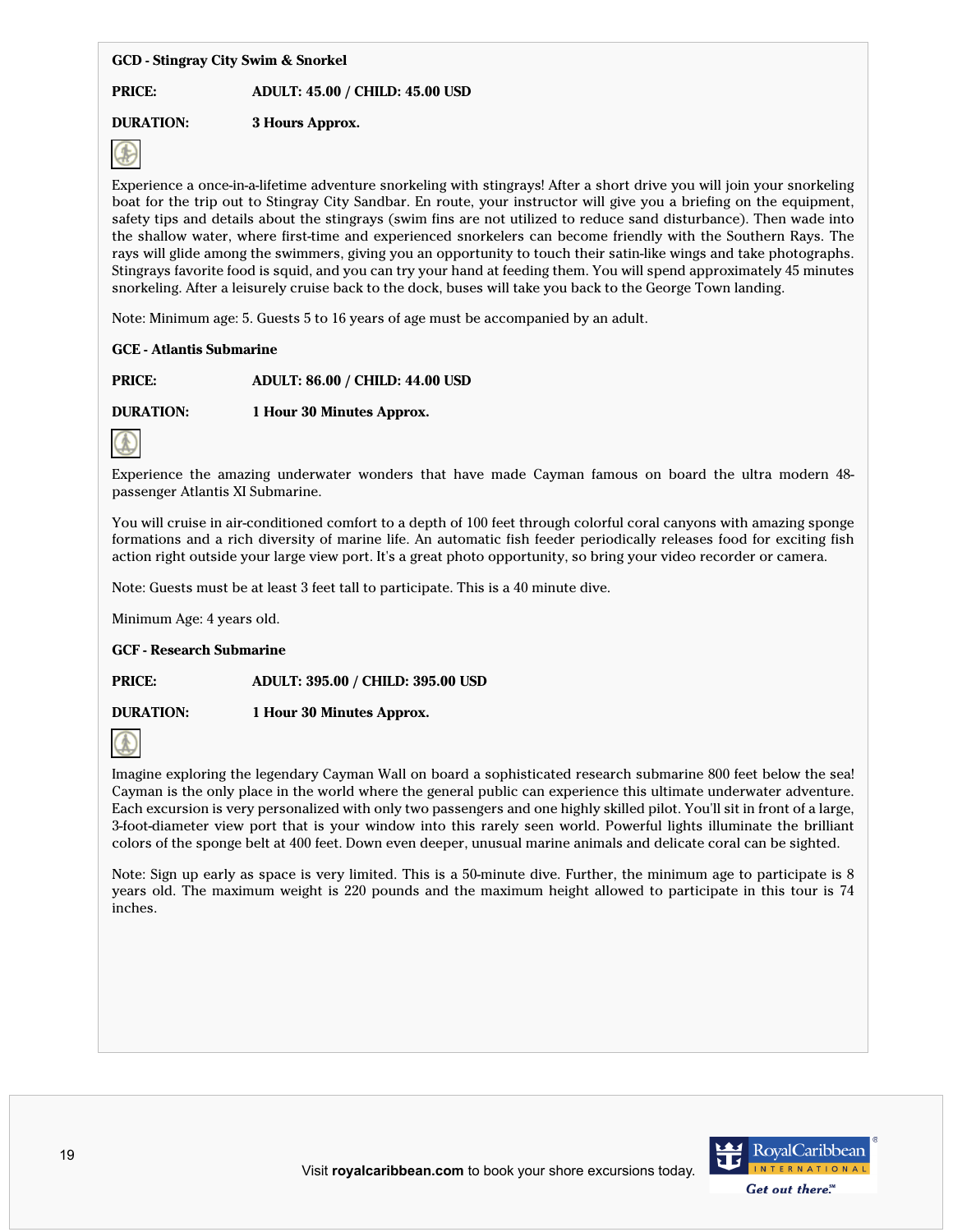## **GCG - Seaworld Explorer Glassbottom Boat**

## **PRICE: ADULT: 34.00 / CHILD: 26.00 USD**

# **DURATION: 1 Hour Approx.**



Experience the magic of the Cayman waters in total comfort from five feet below the surface. This unique airconditioned craft allows you to glide over some of Grand Cayman's most famous underwater sites. Look out clear glass windows as you float over a maze of exotic reefs and colorful marine life. View the wrecks of the Cali and the Balboa. On Cheeseburger Reef, watch in amazement as a diver feeds dozens of tropical fish. Throughout your trip, a narrator will describe the marine life and history of the Cayman reefs.

## **GCH - Cayman Mermaid Glass Bottom Boat**

## **PRICE: ADULT: 29.00 / CHILD: 20.00 USD**

**DURATION: 1 Hour Approx.**



View underwater sights such as Cheeseburger Reef and the wreck of the Cali on this tour. The viewing area consists of 500 square feet of glass bottom.

During the tour, the dive master will explain the sights, and he'll go below to feed the fish while you watch from above.

**GCI - Luxury Sailing Yacht Safir**

**PRICE: ADULT: 98.00 / CHILD: 98.00 USD**

# **DURATION: 3 Hours 30 Minutes Approx.**



Imagine boarding this famous around the world sailing yacht. When built, it was the largest and most innovative around the world racer ever. Safir was continuously the #1 favorite world racer of her era with spectacular unequalled race results. Her pedigree is the foundation of all the around the world racing yachts of today. Set sail and enjoy the thrill of her impressive sails catching the wind. Experience the magic of combining nature's elements of wind and sea that have lured man for hundreds of years. Once anchored you will enjoy another thrill of nature's beauty, snorkeling the undersea wonderland filled with spectacular reefs and marine life. During your stop, you will enjoy relaxation and a swim in the warm Caribbean waters including treating your pallet to fresh fruits, tropical blended fruit drinks, cheeses and imported crackers accompanied by smoked salmon and an assortment of cold cuts. All too soon this sensation will end leaving you with everlasting memories.

Please note that guests under the age of 16 must be accompanied by an adult.

## **GCJ - Seven Mile Beach Break**

**PRICE: ADULT: 19.00 / CHILD: 12.00 USD**

**DURATION: At Your Leisure**



Take a break and relax on the beautiful, world-famous Seven Mile Beach, located approximately three miles from George Town. Included in your package is use of the facilities at a Seven Mile Beach hotel, one beverage and a lounge chair. Enjoy the sandy beach and crystal-clear turquoise water.

Guests arrange their own transportation (Approximately \$3.00 USD per person for a taxi ride each way), enabling you to enjoy the beach at your leisure.

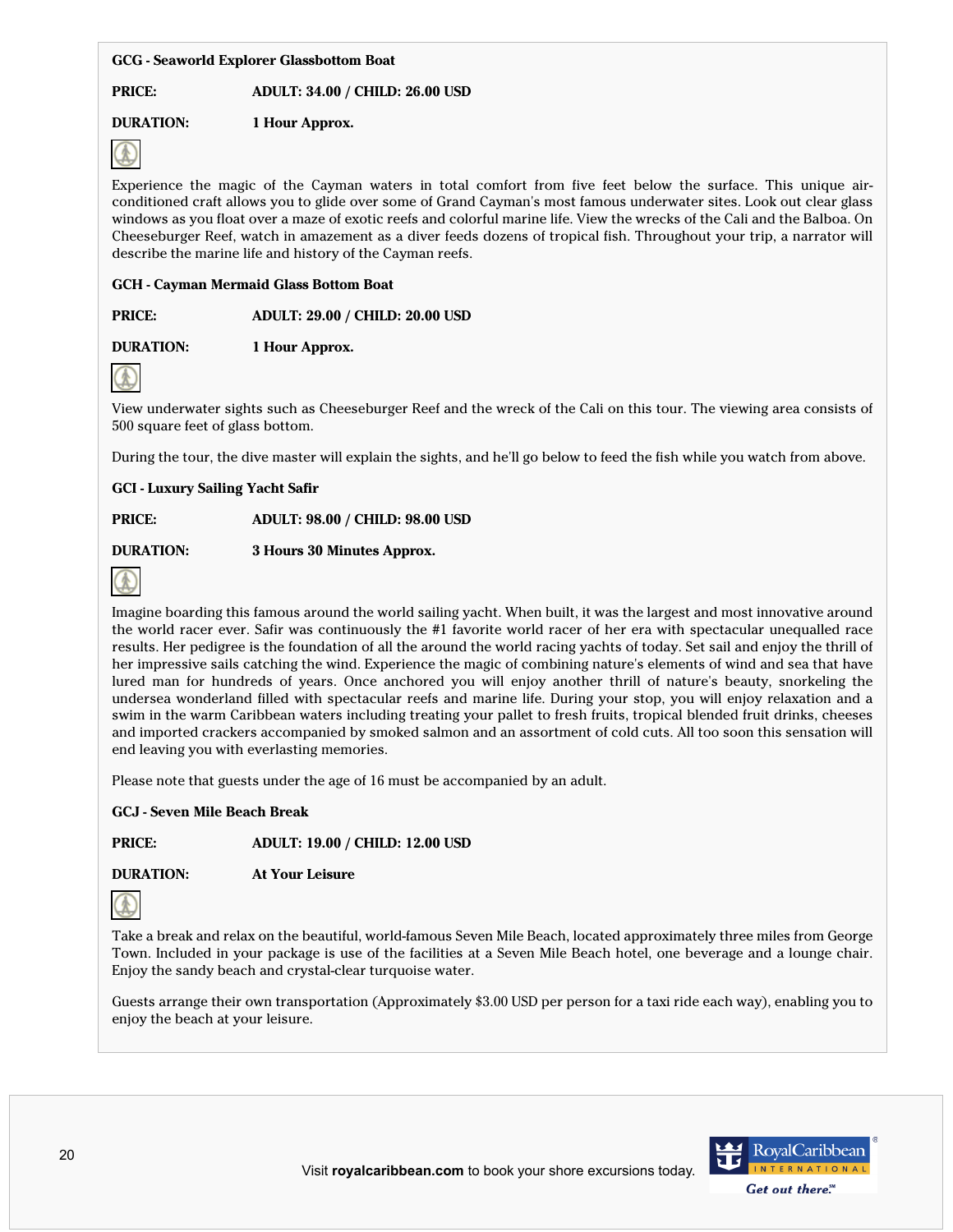Note: The hotel does not have a pool.

**GCK - Land & Sea**

**PRICE: ADULT: 58.00 / CHILD: 58.00 USD**

**DURATION: 3 Hours 30 Minutes Approx.**



Discover the wonders of Grand Cayman both above and below the sea in this combination tour. Start with a trip on the Nautilus semi-submarine. Sit in air-conditioned comfort as you discover why the island is considered one of the top spots for viewing marine life. See shipwrecks and then float over Hamburger Reef where you will see hundreds of multi-colored fish through the huge viewing ports. Back on land, board the bus for a drive to visit the Rum Cake Center, where you can sample the various delicacies and have a complimentary beverage. Driving through the residential area of South Sound the next visit is to the great house of Pedro St. James. Perched on a bluff overlooking the Caribbean, this magnificently restored home of unique design offers history and folklore. There is time to stroll the gardens covered with tropical flowers and also enjoy a 20-minute multi-media theater presentation.

# **GCL - Nautilus Undersea Tour & Reef Snorkel**

**PRICE: ADULT: 45.00 / CHILD: 34.00 USD**

**DURATION: 1 Hour 45 Minutes Approx.**



This tour affords you the unique opportunity to view the undersea world two ways and is ideal for the entire family, snorkelers and non-snorkelers like. After a short bus transfer, board the Nautilus, the largest and most comfortable semi-submersible afloat. This fully narrated tour will take you over famous Cheeseburger Reef where divers will hand-feed the fish in front our your window. Now it is your turn to try your hand at feeding the fish. Snorkeling from the spacious deck of the Nautilus, you can expect to see a huge variety of tropical fish including stingrays. Prefer to stay dry? Watch the action from the comfort of the Nautilus.

## **GCM - Kayak Adventure**

**PRICE: ADULT: 42.00 / CHILD: 42.00 USD**

**DURATION: 3 Hours Approx.**



Take some time to enjoy the nature of Grand Cayman on a Kayak Eco Adventure.

A short bus ride will take you to Blue Water Sports where, after a brief orientation, experienced guides will escort you and give you details about ecotoursim, vegetation, the songs of the birds, and Cayman's sensitive coastal environment.

Various species of birds may be observed as you paddle your two person kayak through exotic mangroves. You Eco Adventure will return to the docks for some refreshments before returning you to the pier.

Children under 14 years of age cannot be accommodated on this excursion. As with most water-related activities, guests should be in good health and physical condition.

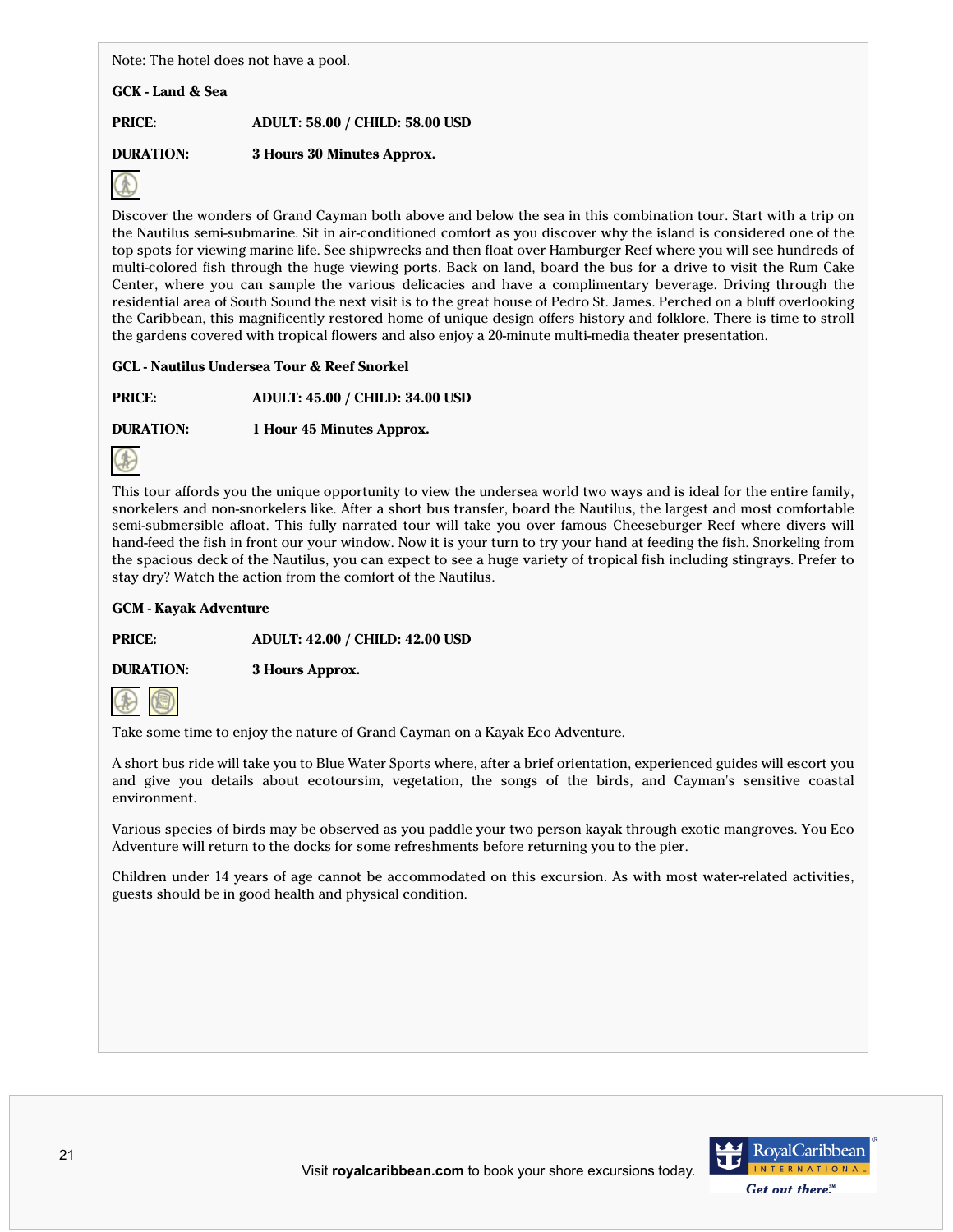#### **GCN - Cockatoo Catamaran**

**PRICE: ADULT: 58.00 / CHILD: 58.00 USD**

# **DURATION: 3 Hours Approx.**



A short drive from the pier brings you to the Cayman Island Yacht Club, where participants are greeted by the crew and ushered on board the sixty-foot racing catamaran, "Cockatoo". Sail the beautiful waters of the North Sound and stop at Stingray City, for a swim with these incredible creatures. After the swim it's time to set off again for a wonderful sail back to the dock.

Minimum age: 12 years old.

## **GCO - Snorkeling & Stingray City Combo**

**PRICE: ADULT: 58.00 / CHILD: 58.00 USD**

**DURATION: 3 Hours 15 Minutes Approx.**



This is a combination of two of the most popular excursions in the Caymans. Stop at the Coral Gardens, to go snorkeling at one of the most beautiful sites in North Sound. Mask, fins, snorkel and floatation devices are provided. Enjoy great snorkeling and if lucky you may see Hector, the crews pet moray eel. Depart the Coral Gardens and its on to the famous Stingray City as seen on National Geographic. Enter the water and swim or snorkel with these wondrous creatures. This is a great way to take in two of Grand Cayman's best natural experiences.

Note: The minimum age is 5 years old. Guests 5 to 16 years of age must be accompanied by an adult. Further, please note that the average water depth is approximately 10 - 12 feet.

## **GCP - Cayman Bicycle Adventure**

**PRICE: ADULT: 69.00 / CHILD: 69.00 USD**

**DURATION: 3 Hours Approx.**



Departing from the dock, guests are transported to the Spanish Bay Reef Resort. On arrival, participants are issued "Gary Fisher" mountain bikes and safety gear. Departing the resort, the first leg of the trip will take you along quaint country lanes and roads as you wind your way through the West Bay District of Grand Cayman. Explore the rugged coastline of Boatswain Bay and the palm covered country lanes of the Cobalt Coast. On the final leg, participants will have the opportunity to visit the Turtle Farm, the "Hell" Post Office and Cayman's Millionaire Row before returning to the Spanish Bay Reef Resort where refreshments will be waiting. There will be time to relax before returning to the ship via motor coach.

Minimum Age: 10 years old with parental supervision.

**GCQ - Cheeseburger Reef Snorkeling Adventure**

**PRICE: ADULT: 34.00 / CHILD: 34.00 USD**

**DURATION: 2 Hours 30 Minutes Approx.**



Join us on this trip to some of the best snorkeling in the Caribbean. Grand Cayman is renowned for its abundant underwater life and while snorkeling from the boat, you will be able to discover this new world. Whether you are a

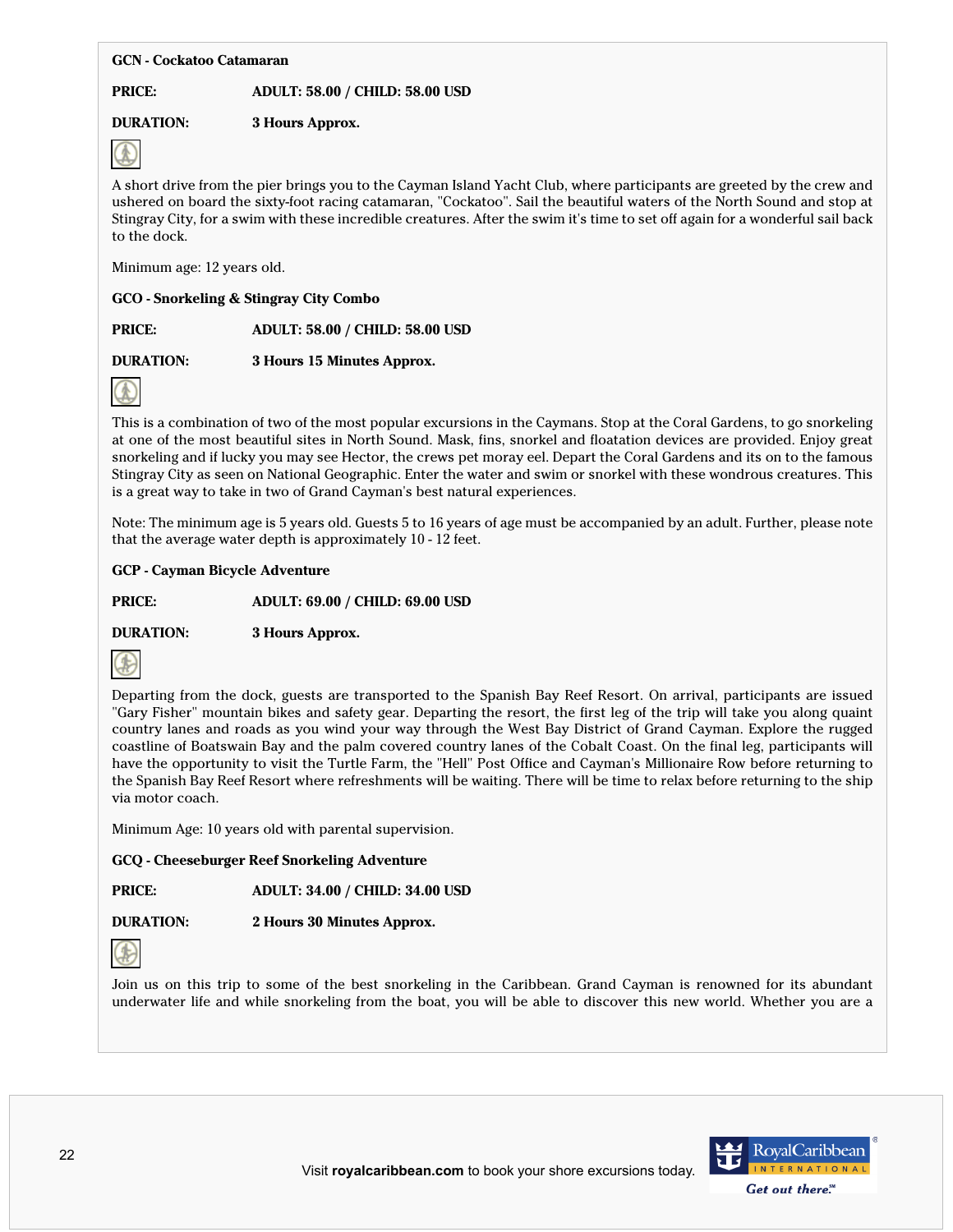novice or an experienced snorkeler, fully qualified instructors will show you around this fascinating and colorful world. All equipment is provided. Do not forget to bring your bathing suit and towel.

Note: Minimum age: 5. Guests 5 to 16 years of age must be accompanied by an adult.

**GCR - Stingray City Snorkeling**

**PRICE: ADULT: 45.00 / CHILD: 45.00 USD**

**DURATION: 2 Hours 30 Minutes Approx.**



Just off Grand Cayman's north shore lies a sand bar, which is inhabited by stingrays. Locals have been feeding these graceful creatures for years and now they are tame enough for them to eat right out of your hand. You will be able to don your mask and snorkel and swim amongst these wonderful creatures. This is truly an unforgettable experience, so book your place early to avoid disappointment. Qualified guides and snorkeling equipment are provided, but do not forget your swimsuit, towel and suntan lotion. Do not miss this unique opportunity!

Note: Minimum age: 5. Guests 5 to 16 years of age must be accompanied by an adult.

## **GCS - Scuba Dive With Equipment**

**PRICE: ADULT: 110.00 / CHILD: 110.00 USD**

**DURATION: 4 Hours 30 Minutes Approx.**



To experience the ultimate in Cayman diving, your first dive will be along the famous Cayman Wall, where you will see huge coral formations and vivid marine life. Your second dive will be on a coral reef or one of the shipwrecks along Seven Mile Beach. At either spot, you'll enjoy crystal-clear water and colorful fish. This is an experience certified divers won't want to miss. This is limited to certified divers who have been on a dive within the last two years. You will be required to present proof of certification.

Note: Tank and weights are included for all divers. Equipment package includes regulator, B.C., mask, fins and snorkel.

Minimum Age: 12 years old. This tour is available on the Brilliance of the Seas, Enchantment of the Seas, Grandeur of the Seas, Monarch of the Seas, Nordic Empress, Rhapsody of the Seas and Splendour of the Seas.

## **GCSA - Scuba Dive Without Equipment**

**PRICE: ADULT: 85.00 / CHILD: 85.00 USD**

**DURATION: 4 Hours 30 Minutes Approx.**



To experience the ultimate in Cayman diving, your first dive will be along the famous Cayman Wall, where you will see huge coral formations and vivid marine life. Your second dive will be on a coral reef or one of the shipwrecks along Seven Mile Beach. At either spot you'll enjoy crystal-clear water and colorful fish. This is an experience certified divers wont want to miss. This is limited to certified divers who have been on a dive within the last two years. You will be required to present proof of certification.

Note: Tank and weight belt are included for all divers. Minimum Age: 12 years old. This tour is available on the Brilliance of the Seas, Enchantment of the Seas, Grandeur of the Seas, Monarch of the Seas, Nordic Empress, Rhapsody of the Seas and Splendour of the Seas.

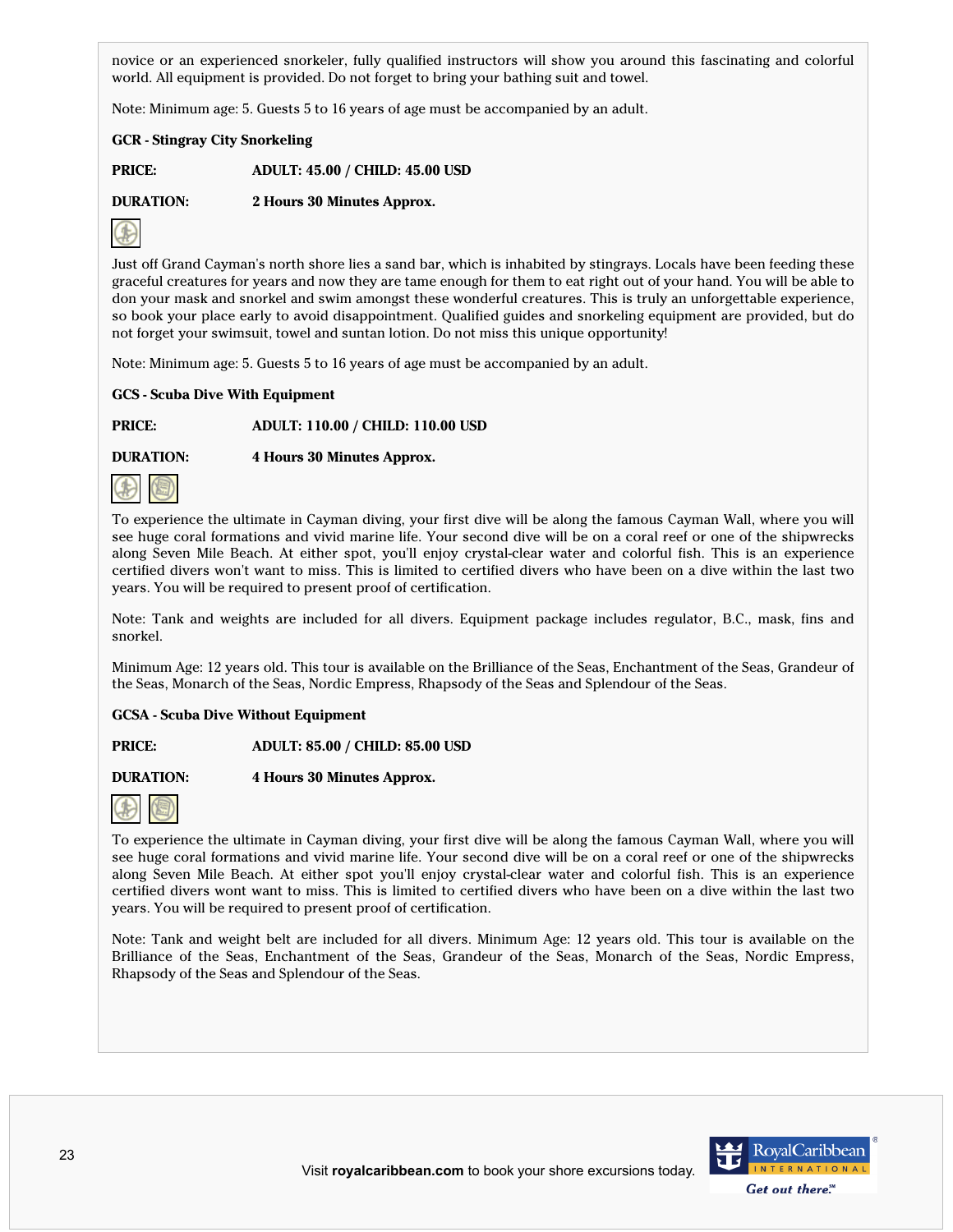#### **GCT - Seamobile Submarine Tour**

## **PRICE: ADULT: 169.00 / CHILD: 169.00 USD**

# **DURATION: 1 Hour 30 Minutes Approx.**



The SEAmobile excursion is unlike any other underwater activity. The comfortable, dry, and fully transparent cabin offers an exceptional underwater view. The tours consist of visiting reefs at depth of around 40 feet. The underwater privacy shared with a friend enhances the experience while the trained pilot in SCUBA on the exterior of the craft ensures the safety of the tour. The SEAmobile pilot is always in communication with the passengers and provides a narrated tour. The pilot will also offer passengers, if they chose to, a chance to pilot for themselves their own little submarine while maintaining override capability at all times. The panoramic underwater view, the privacy, the educational aspect, and the interactive aspect make the SEAmobile tours a unique experience. The excursions require approximately one hour and a half consisting of 40 minutes underwater.

Discover the colors of the Caribbean underwater world in a manner you never thought was possible. The pristine clear waters of the Cayman Islands, and its abundance of sea-life make this a prime diving destination. The SEAmobile excursions make it possible for non-divers to experience firsthand Cayman's natural underwater beauty. We will pick you up with our shuttle boat from any of the 7-mile beach hotels and take you to our submarine platform located at one of the islands prime dive sites. From the platform you will embark our SEAmobile submarine for the underwater experience of a lifetime.

Note: Please be advised that this is a two-person craft.

Minimum Age: 4 years old. Guests must be at least 3 feet tall and a maximum of 6 feet, 8 inches tall.

## **GCU - Island Tour & Turtle Farm**

**PRICE: ADULT: 30.00 / CHILD: 30.00 USD**

**DURATION: 2 Hours 30 Minutes Approx.**



After joining your driver/guide on the George Town landing, your van will wind its way through the charming town of George Town, the capital of the Cayman Islands. The first stop on your tour is famous Seven Mile Beach where you will have the opportunity to view the entire stretch of white sand beach. Next stop, the Old Homestead, a historic Caymanian home which also is also depicted on Cayman currency. Then visit the Turtle Farm, a sea turtle nursery where Green and Hawksbill turtles are bred and raised. Heading to the northwest part of the island, you'll stop at the town of Hell, the last stop on the tour. The town got its name from the unusual rock formations. If you mail your postcards from Hell, they will be postmarked mailed from Hell.

## **GCV - Personalized Stingray City Snorkeling Tour**

**PRICE: ADULT: 48.00 / CHILD: 48.00 USD**

**DURATION: 2 Hours 30 Minutes Approx.**



This tour is for any guests who want a more personalized tour. Just off Grand Cayman's north shore lies a sand bar, which is inhabited by stingrays. Locals have been feeding these graceful creatures for years and now they are tame enough for them to eat right out of your hand. You will be able to don your mask and snorkel and swim among these wonderful creatures. This is truly an unforgettable experience, so book your place early to avoid disappointment. Qualified guides and snorkeling equipment are provided, but do not forget your swimsuit, towel and suntan lotion. Do not miss this unique opportunity!

Note: Guests 16 years of age and under must be accompanied by an adult.

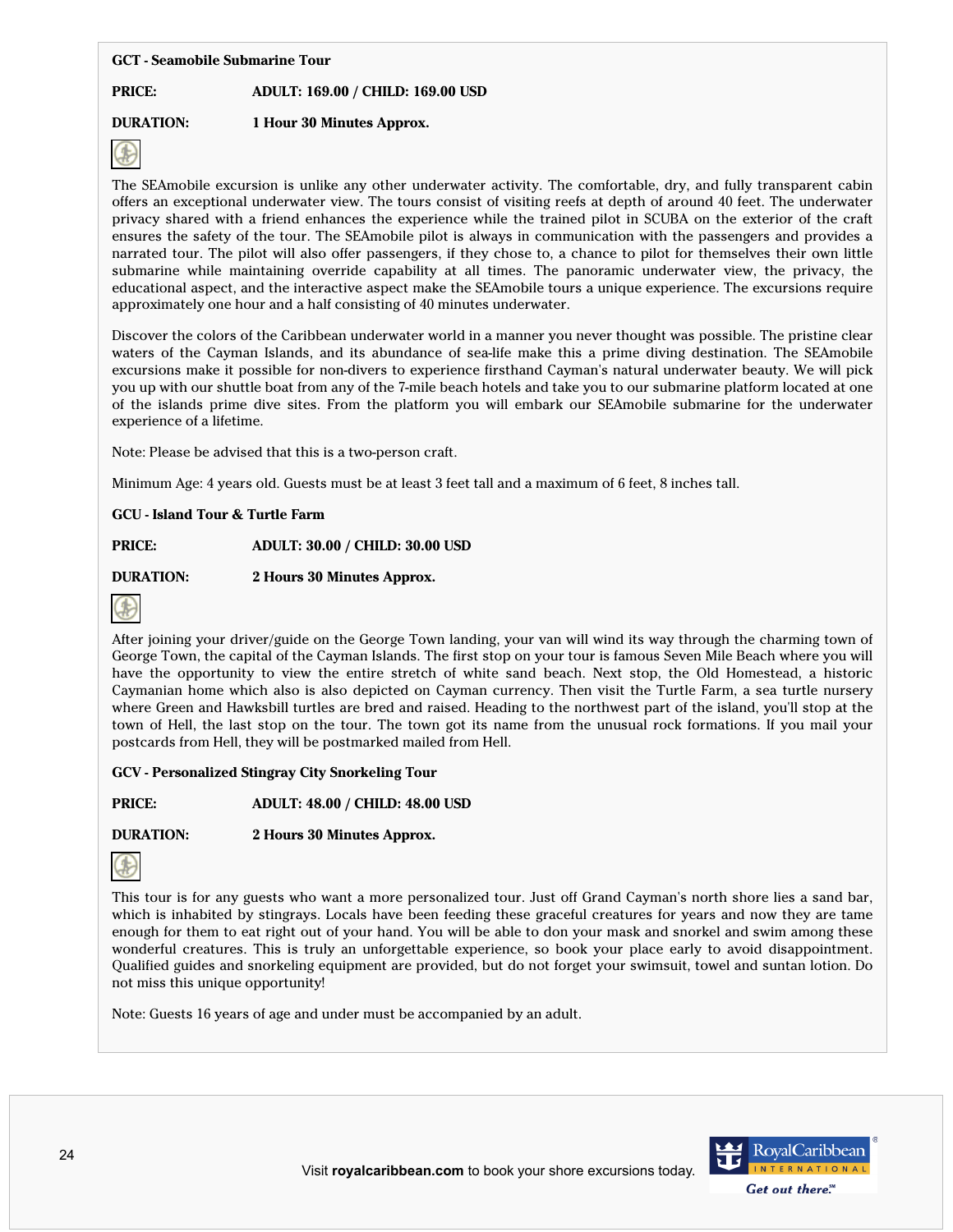## **GCW - Snorkeling & Stingray City Combo & Beach Experience**

**PRICE: ADULT: 89.00 / CHILD: 89.00 USD**

**DURATION: 7 Hours Approx.**



This tour combines two of Grand Cayman's most popular excursions along with a beach experience at one of the world's top 10 beaches, Seven Mile Beach. Stop at the Coral Gardens to go snorkeling at one of the most beautiful sites in North Sound. Mask, fins, snorkel and floatation devices are provided. Enjoy great snorkeling and if lucky you may see Hector, the crew's pet moray eel. Depart the Coral Gardens and it's on to the famous Stingray City as seen on National Geographic. Enter the water and swim or snorkel with these wondrous creatures. Upon returning from Stingray City, board a bus for a short transfer to the "Beach Club" Colony Resort, located on famous Seven Mile Beach. Enjoy a sumptuous lunch served beneath the palms. After lunch, there will be ample time to swim and relax before returning to the ship. Your tour includes transportation, snorkeling equipment, beverages, lunch and chaise lounge. This is a great way to experience Grand Cayman's best natural experiences.

Note: Minimum age: 5. Guest 5 to 16 years of age must be accompanied by an adult. Further, please note that the average water depth is approximately 10 - 12 feet.

## **GCY - Spanish Bay Reef Resort**

**PRICE: ADULT: 84.00 / CHILD: 84.00 USD**

**DURATION: 5 Hours Approx.**



For those guests wishing to escape the crowds, a day at the Spanish Bay Reef Resort is just for you. You'll be met at the pier and board an air-conditioned motor coach for a leisurely 20-minute ride through historic George Town and beyond Seven Mile Beach to the pristine marine park at Spanish Bay Reef Resort. On arrival, you will be welcomed with a refreshing frozen drink. Enjoy this secluded oceanfront resort facing the undersea world's renowned, North Walla snorkeling Paradise! Swim in the pool, relax in the Jacuzzi, swing in the hammock under the pines and soak up the sun. Your tour includes transportation, open bar, buffet lunch and use of hotel facilities including snorkeling gear.

Please note that it is strongly recommended that guests wishing to snorkel refrain from consuming alcoholic beverages until they have completed the snorkeling portion of the tour.

# **GCZB - The Links of Safehaven**

**PRICE: ADULT: 135.00 / CHILD: 135.00 USD**

**DURATION: 5 Hours Approx.**



Grand Cayman's only full-length 18 hole championship course. It's sun drenched undulating greens, trade winds and natural setting is reminiscent of the old Scottish coastal courses commonly referred to as Links. This world class course is considered one of the best conditioned courses in the Caribbean and was the site of the 1997 Caribbean Classic.

Price includes green fees, transportation and shared golf cart. Club rental \$35.00 per person. Shoe rental not offered -Prices are not part of the golf package and are subject to change at anytime. Payable at the golf course only. PRICE VALID 10/1/2003 - 9/30/2004. 18 HOLES/PAR 72/6,900 YARDS/20 MIN FROM PORT.

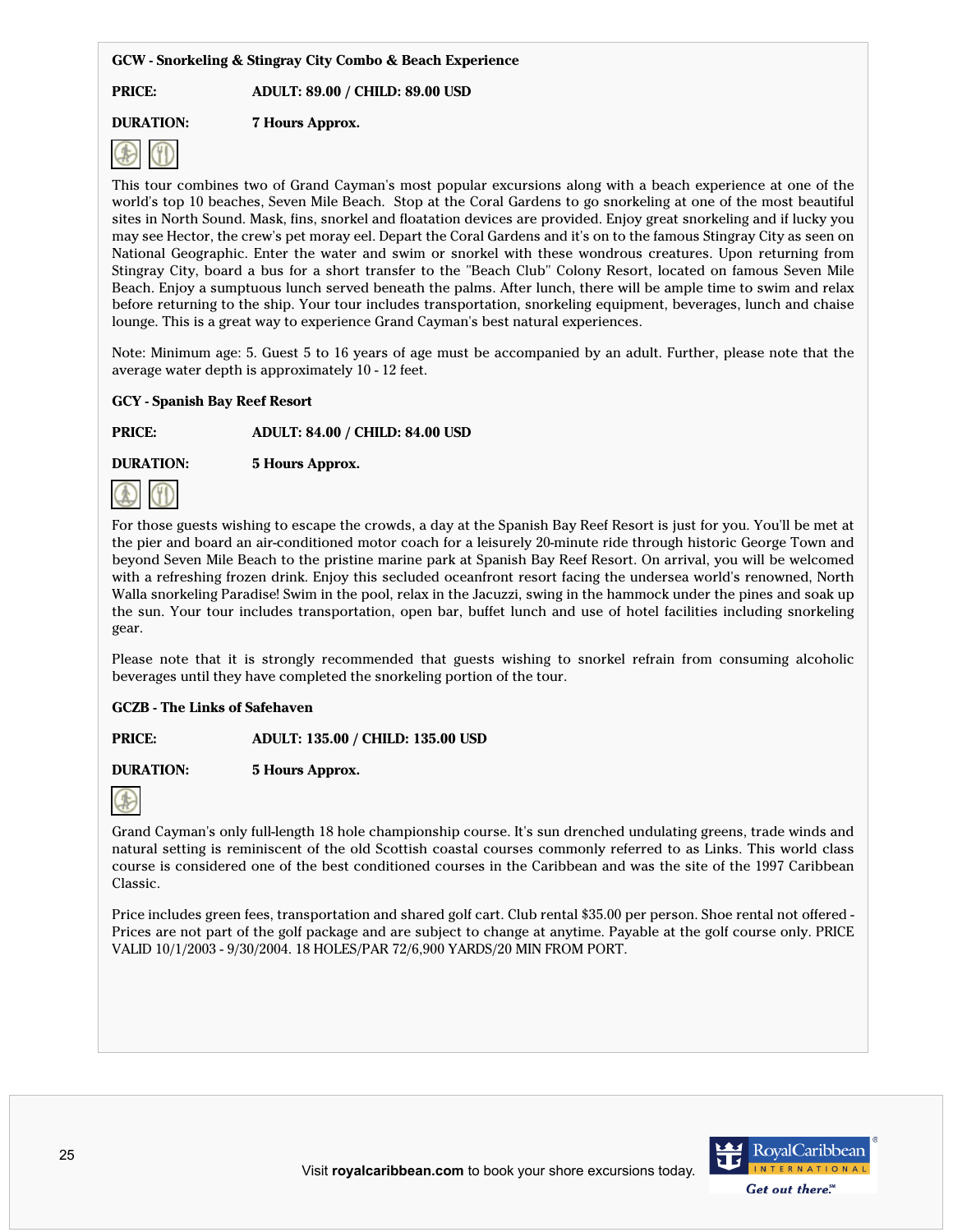# **Key West, Florida**

## **KWA - Conch Train/Old Town Trolley Tour**

**PRICE: ADULT: 20.00 / CHILD: 10.00 USD**

**DURATION: 1 Hour Approx.**



Sit back in the authentically styled Conch Tour Train or Old Town Trolley, while expert guides turn back the pages of history to a time when Key West was a bustling sea town, on the farthest frontier of young America. The Conch Train/ Old Town Trolley offers an exciting and entertaining view of Key West with over 100 points of interest, including the Hemingway House, Audubon House, Cemetery, Naval Base, Southernmost Point, Lighthouse, Casa Marina, Martello Forts, Duval Street, Truman's Little White House, and much, much more. As the train/trolley makes its way over some 14 miles of old Key West, you meet Key West history face to face, going through the Spanish Conquistadors, pirates and the great wrecking days. Key West is the southernmost city in the continental United States. The island city is only 1.5 miles wide by 4 miles long and sits right between the Gulf of Mexico and the Atlantic Ocean. Your tour will involve the pirate histories that are part of this colorful island, as well as passing the harbor with all of its activity and you will see some of the most beautiful and colorful conch shells. The old conch homes will relive the great wrecking days that once made Key West the wealthiest city in the United States. The end of the tour will be at Mallory Square in the heart of Old Town.

Note: Children must be accompanied by an adult in order to participate in this tour.

## **KWAB - Boat & Kayak Eco-Adventure**

**PRICE: ADULT: 62.00 / CHILD: 62.00 USD**

**DURATION: 3 Hours Approx.**



Here is an opportunity to experience the real Florida Keys. First, you will board a comfortable boat and head for the Backcountry where hundreds of uninhabited islands are scattered in the rich waters of the Florida bay. Next, the kayaks will be lowered into the shallow waters and you will be guided through winding mangrove creeks and salt ponds, while you spot dozens of birds and marine animals. The guides have spent years on the local waters, guaranteeing you a safe, enjoyable and informative tour. This is the only way to see the true Keys and areas which are completely unspoiled and remote. There is dry storage space on the sailboats and bathing suits with cover ups are recommended. Also, sunscreen and a hat are advisable.

Minimum age: 6 years old. Child must be accompanied by parent or guardian.

Note: Tour activity level is rated moderate to strenuous.

## **KWAC - Ripley's Believe It or Not!**

**PRICE: ADULT: 15.00 / CHILD: 12.00 USD**

**DURATION: At Your Leisure**



Ripley's Believe it or Not! Key West Museum is a fun, family attraction which offers a self guided tour of our expansive facility covering two floors, and nearly 10,000 sq. ft.

Upon entering our lobby, at 108 Duval St., just a few steps from the cruise ship docks, prepare to be amazed at the outlandish collection of human and animal oddities, collections, rare art works, interactive displays, and artifacts collected by Robert Ripley himself during his travels to over 200 countries around the world. Young and old alike will be amazed as they enter our hologram room and walk right into the middle of a raging hurricane! Find out what true vertigo feels like as you attempt to traverse our incredible vortex tunnel! Come eye to eye with the world's tallest and heaviest

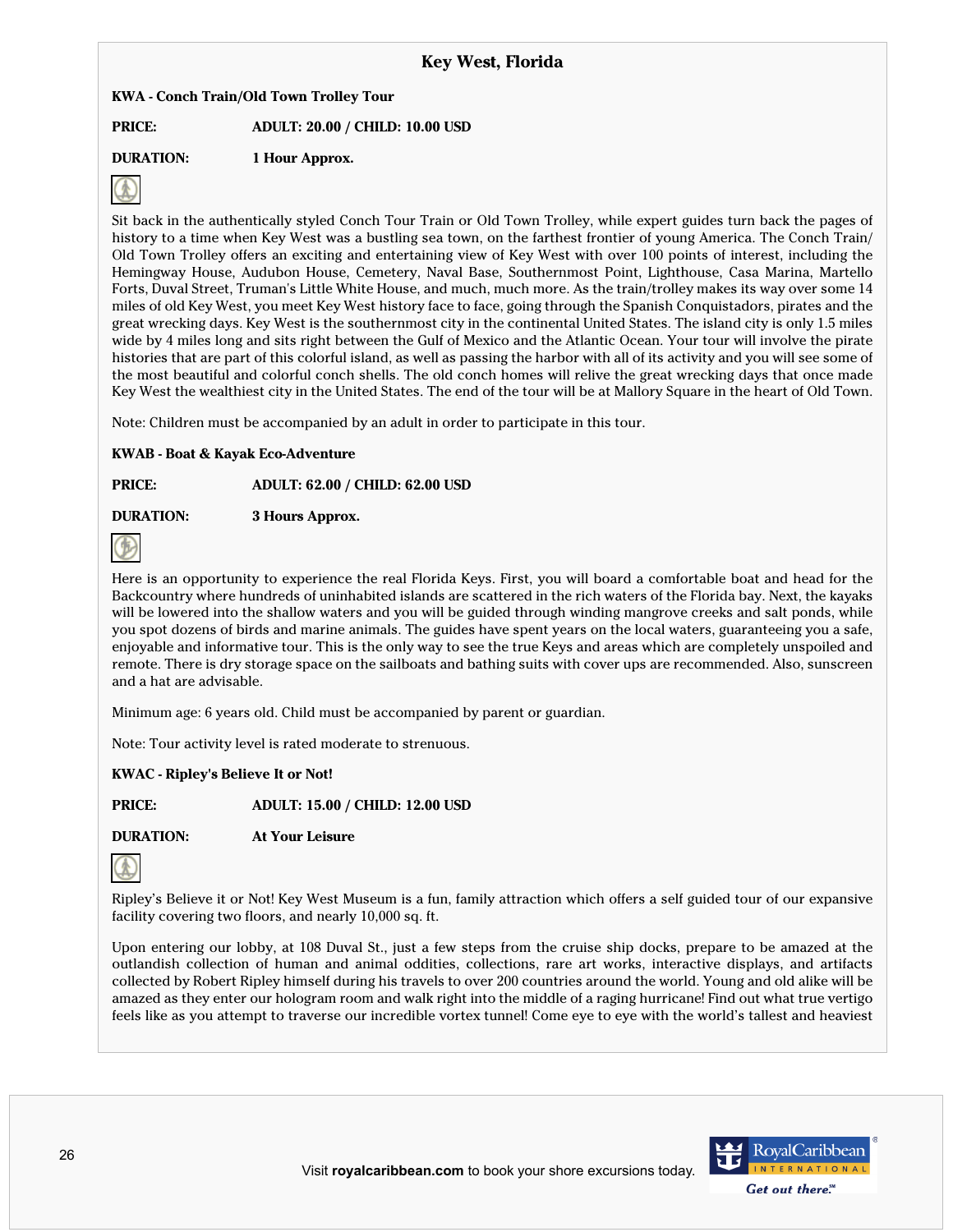men; see the oldest woman to give birth, at the ripe old age of 101! Witness amazing pranks of nature, including a twoheaded chicken, two-headed pig, and more! Your tour will cover 13 individually themed galleries containing over 500 exhibits of the bizarre, the unusual, and the downright strange. A visit to Ripley's Believe It or Not! Key West Museum is indeed, a trip to the strangest place in Key West!

Hours of Operation: 9:30 a.m. to 11:00 p.m. daily

**KWC - Fury Catamaran Reef Snorkeling**

**PRICE: ADULT: 44.00 / CHILD: 24.00 USD**

**DURATION: 3 Hours Approx.**



Your sailing adventure begins as you board the "Fury", a 65', state of the art catamaran, one of the finest, most luxurious sailing catamarans in Key West. Feel the excitement as you sail out to North America's only living Coral Reef, where the wonders of Mother Nature await your arrival. For the ultimate in sailing comfort, the Fury Catamaran features a stairway to the sea, spacious bathrooms, fresh water showers, shaded lounge area and large sundeck. Your snorkeling adventure will be complete with snorkeling gear and professional instruction by the friendly crew to make your time in the water most enjoyable. Complimentary soda, beer, and wine will be served on the return trip for your added enjoyment.

**KWCA - Fury Catamaran Snuba Adventure**

**PRICE: ADULT: 98.00 / CHILD: 78.00 USD**

**DURATION: 3 Hours Approx.**



This tour combines all the amenities found on the Fury Catamaran Reef Snorkel tour plus the thrill and excitement of Snuba. Finally, there is a way to enjoy the underwater breathing experience of scuba diving with the ease and simplicity of snorkeling. It's called Snuba and it's perfect for those who enjoy snorkeling but are not ready for scuba diving. After an orientation in Snuba with your PADI certified dive master, you'll enter the water from the catamaran where you'll become familiar and comfortable with the breathing equipment. Then, enjoy approximately 45 minutes underwater exploring the beautiful and unusual marine life.

Note: Participants will be required to sign a waiver and medical statement. The minimum age in order to participate on this excursion is 8 years.

## **KWD - Key West Nature Bike Tour**

**PRICE: ADULT: 39.00 / CHILD: 39.00 USD**

**DURATION: 2 Hours 30 Minutes Approx.**



Do something different! Join your personal guide for a slice of life during a field trip off the beaten path and see the real Key West. Your adventure begins with a short drive via coach to the bicycle station. From there, your guide will lead you on a two-hour bike tour with many stops along this stress-free, easy ride that takes you through the uncommercialized back streets of old Key West. Along the way, enjoy the exotic aromas of flowers and chat with local characters who make Key West a truly unique place! Following your fascinating bike tour of Key West, you'll return to the ship via air-conditioned coach.

Minimum Age: 6 years old.



Get out there.<sup>SM</sup>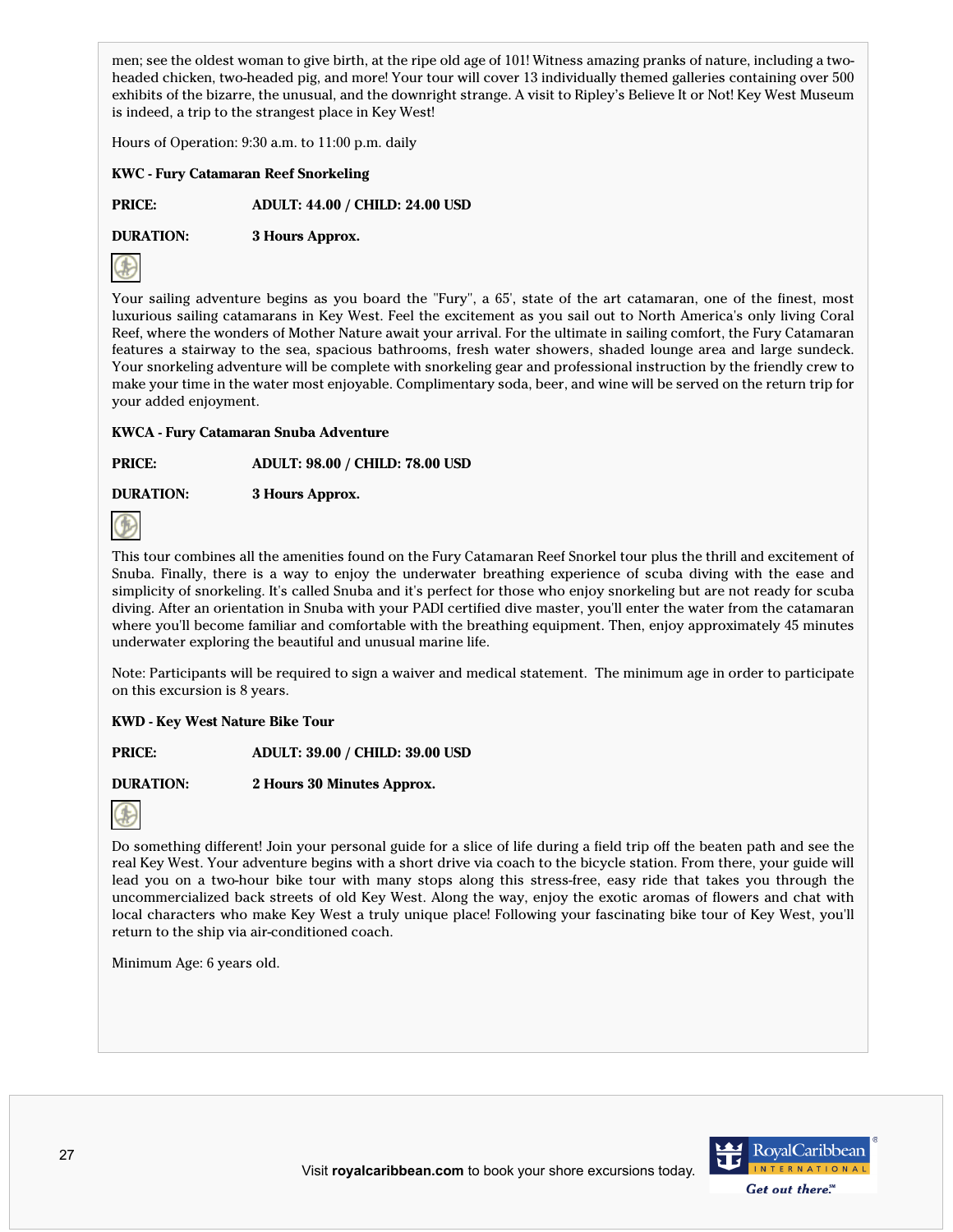## **KWE - Key West Nature Kayaking Tour**

## **PRICE: ADULT: 44.00 / CHILD: 44.00 USD**

# **DURATION: 2 Hours 30 Minutes Approx.**



Our professional and knowledgeable drivers will entertain you on the short drive across Key West to the marina. There you will be equipped for your outing and receive basic kayak instructions. The 1 hour kayak adventure will lead you through the islands of Key West and Stock Island. The shallow, clear waters allow for easy viewing of sea life. Common sightings include conch shells, sea cucumbers, sea stars, sponges, nurse sharks, tropical fish and even the occasional manatee, sting ray, and octopus. For the bird lovers you can enjoy the frequent sightings of herons, egrets and ospreys. Single and double kayaks available.

Note: Guests 6 to 16 years of age must be accompanied by an adult. Bottled water is provided. Sun block, sunglasses, hat and a change of clothes are recommended.

## **KWG - World Class Light Tackle Fishing**

**PRICE: ADULT: 139.00 / CHILD: 139.00 USD**

**DURATION: 3 Hours 30 Minutes Approx.**



The waters off Key West have produced more than 300 IGFA world records, and the next could be yours. Light Tackle fishing is a uniquely Key West form of angling involving pitting the lightest lines against the biggest fish. Fly, spin and plug fisherman target sailfish, tarpon, king mackerel, tuna and grouper. Your experienced crew will provide any assistance necessary to make the most of this "catch and release" fishing experience.

Note: All fishing gear, bait and beverages are included. The minimum age in order to participate on this excursion is 7 years and they must be accompanied by parent or guardian.

## **KWH - Historic Key West Walking Tour**

**PRICE: ADULT: 19.00 / CHILD: 14.00 USD**

**DURATION: 1 Hour 15 Minutes Approx.**



Enjoy a walking tour through the heart of the Old Town of Key West while learning about historical highlights, all within two blocks of the waterfront.

The tour begins at Mallory Square, where it all started in 1513 with sponging and cigar making. You'll visit the site of the old sponge docks, see a collection of tall-masted wooden schooners and then visit a working cigar factory to see cigars being hand rolled. Continuing on along tree-shaded streets, your guide will chat about the variety of trees and flowers as you pass historic homes of the area, including Florida's first millionaire's home, the oldest house, Hemingway's first home, and many others. The tour ends close to the center of downtown.

## **KWI - Key West Homes & Gardens Tour**

**PRICE: ADULT: 34.00 / CHILD: 34.00 USD**

**DURATION: 2 Hours Approx.**



This walking tour visits many of Key West's finest homes and gardens. Departing from Mallory Square, you will take a tree-shaded stroll to the Heritage House, a 19th-century sea captain's home and former winter retreat of poet Robert

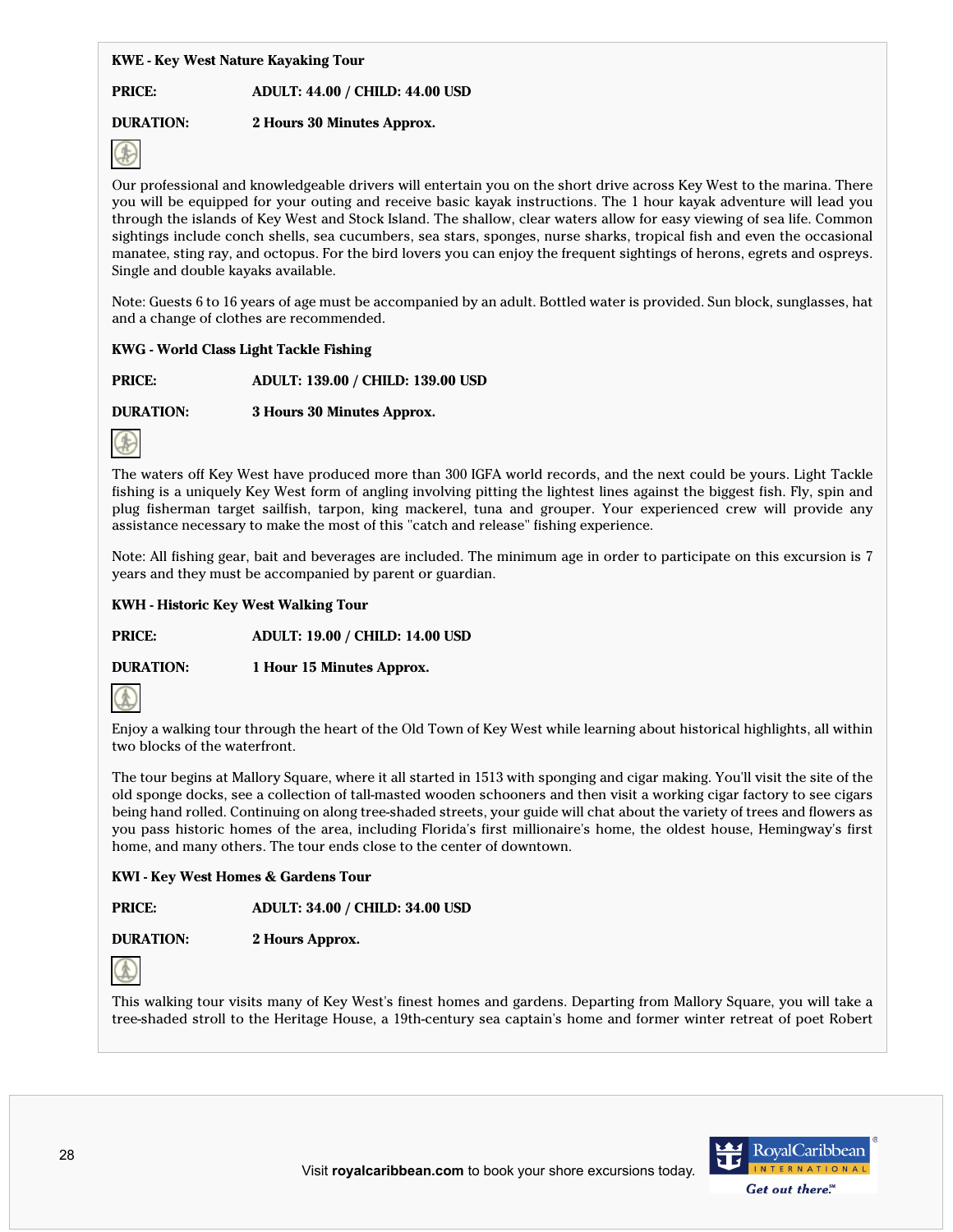Frost. Take a guided tour and hear a recording of the poet reading his works. After refreshments in the garden, it's off to Casa Antigua, where the Hemingways first wintered before buying their famous home in 1931. Once a hotel, it burned to the ground and was rebuilt as a private home, with the largest courtyard in Key West. Next, walk to the Audubon House passing the Old Stone Church and many fine old homes now converted into guesthouses.

It was at the Audubon House where John James Audubon created some of his famous "Birds of America" in 1832. Aside from original Audubon engravings, the house features exquisite European furnishings, raised verandahs, and spacious grounds. Your tour concludes there, just a short walk to the shops of Duval Street.

## **KWJ - Key West Cup Regatta**

**PRICE: ADULT: 65.00 / CHILD: 65.00 USD**

**DURATION: 2 Hours 30 Minutes Approx.**



Come and experience the newest, most exciting sporting event in Key West, featuring some of the fastest racing catamarans afloat. You will compete in an actual yacht race under the watchful eye of your captain. Participants need no prior experience, just the desire to win! Whether it's sheeting in, manning the helm or watching the clock, you will be a part of the team. Your captain will explain the positions in detail, and you will set out for a practice session. When the horn is sounded, it's race time. Be sure to reserve your crew spot in the Key West Cup.

Note: Should you choose to participate in the actual sailing of the yacht, please be advised that this can be strenuous and, as a participant, you must determine your own limitations. The minimum age in order to participate in this excursion is 8 years and must be accompanied by a parent or guardian.

## **KWL - Conch Train/Trolley, Aquarium & Shipwreck Historium**

**PRICE: ADULT: 43.00 / CHILD: 23.00 USD**

# **DURATION: 2 Hours 30 Minutes Approx.**



For guests who wish to visit more of Key West's attractions, we offer a package which starts with the trolley/train of the island for one hour, as in the Conch Train/Old Town Trolley Tour. At the conclusion of the trolley/train, instead of finishing back at the pier, participants are dropped outside the Key West Aquarium. The self-guided tour of the aquarium takes approximately thirty to forty five minutes offering a chance to view the many species of marine life, including the opportunity to pet a shark! Exiting the aquarium, the next attraction is the Ship Wreck Historium.

Key West originally built its fortune salvaging the shipwrecks on its coral reef. This interactive museum combines actors, artifacts and fun, to bring life to the bygone days of the island's colorful history. The tour includes the trolley/ train and both entrance fees to the Aquarium and Historium and concludes in Mallory Square in the heart of old town.

Note: Children must be accompanied by an adult in order to participate in this tour.

## **KWM - Scuba Dive With Equipment**

**PRICE: ADULT: 75.00 / CHILD: 75.00 USD**

**DURATION: 4 Hours 15 Minutes Approx.**



After a quick shuttle from dockside to your dive boat, you will depart on your underwater adventure. The dive locations will be dependent upon the weather in order to ensure maximum visibility. The growing abundance of tropical fish and the natural beauty of the reefs make diving in Key West a memorable experience. Wherever the dive locations, this double-tank dive will be a chance to interact with a variety of marine life and provides an excellent

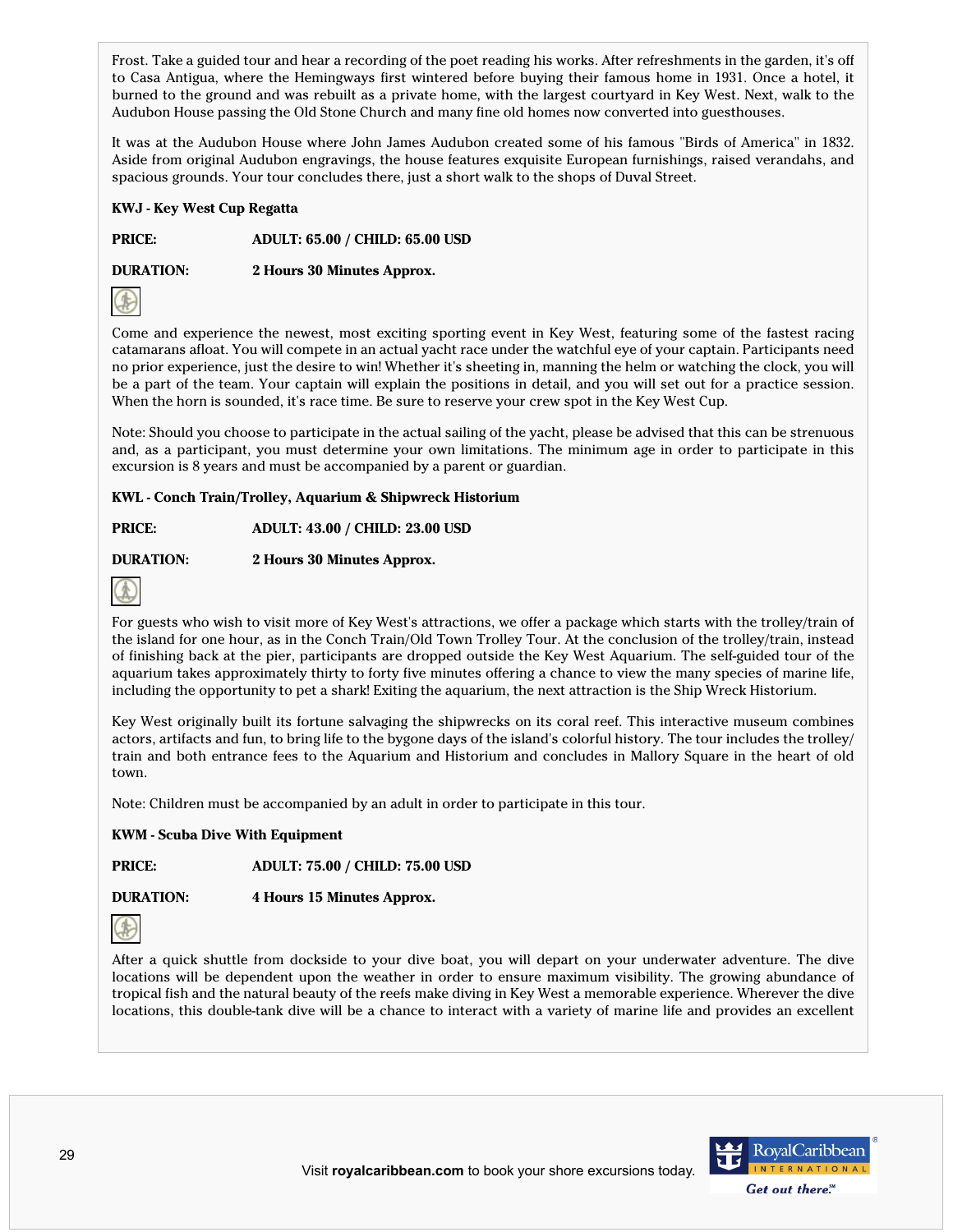picture-taking opportunity. This is an experience certified divers won't want to miss. You will be required to present proof of certification to participate.

Note: Tank and weights are included for all divers. Equipment package includes regulator, B.C., mask, fins and snorkel.

Minimum Age: 12 years old. This tour is available on the Brilliance of the Seas, Enchantment of the Seas, Grandeur of the Seas, Monarch of the Seas, Radiance of the Seas, Rhapsody of the Seas and Splendour of the Seas.

Note: Participants must have had a dive within the last two years.

#### **KWMA - Scuba Dive Without Equipment**

**PRICE: ADULT: 65.00 / CHILD: 65.00 USD**

**DURATION: 4 Hours 15 Minutes Approx.**



After a quick shuttle from dockside to your dive boat, you will depart on your underwater adventure. The dive locations will be dependent upon the weather in order to ensure maximum visibility. The growing abundance of tropical fish and the natural beauty of the reefs make diving in Key West a memorable experience. Wherever the dive locations, this double-tank dive will be a chance to interact with a variety of marine life and provides an excellent picture-taking opportunity. This is an experience certified divers won't want to miss.

Note: Tank and weights are included for all divers. The minimum age in order to participate on this excurions is 12 years. Participants must have had a dive within the last two years. You will be required to present proof of certification to participate. This tour is available on the Brilliance of the Seas, Enchantment of the Seas, Grandeur of the Seas, Monarch of the Seas, Radiance of the Seas, Rhapsody of the Seas and Splendour of the Seas.

#### **KWO - Key West Crazy Boat**

**PRICE: ADULT: 39.00 / CHILD: 39.00 USD**

**DURATION: 45 Minutes Approx.**



Join Captain Bill on board the Crazy Boat for an unforgettable ride through the beautiful waters of Key West. It is the only U.S. Coast Guard certified vessel allowed to perform its wild maneuvers. Powered by over 1000 horsepower, this 25 foot boat does full 360 degree spins at high speeds and keeps on going. She spins, sashays, and slides all over the place. The shock absorbers and springs on the seat belted, padded super seats make the ride even wilder. Great for the whole family, regardless of the weather. So, dress to get wet, wet, wet and enjoy the time of your life.

Note: Minimum age is 5 years of age, however all guests under the age of 18 must be accompanied by an adult. Warm Ponchos are available on a complimentary basis. Guests with pacemakers, serious heart problems, serious back problems and pregnant women should not participate in this tour.

#### **KWP - Enchanted Sunset Sail**

**PRICE: ADULT: 45.00 / CHILD: 24.00 USD**

**DURATION: 2 Hours Approx.**



Your tour begins when you are welcomed aboard the 80 ft sailing schooner by the friendly crew of the Liberty. Guests may help raise the sails, take the helm or just sit back and relax and enjoy the world famous Key West Sunset from the decks of a traditional sailing vessel like the ones that made Key West the richest city per capita during the mid 1800's. Complimentary beer, wine, champagne and soft drinks will be served during the cruise. This is a perfect way to end your day in Key West.

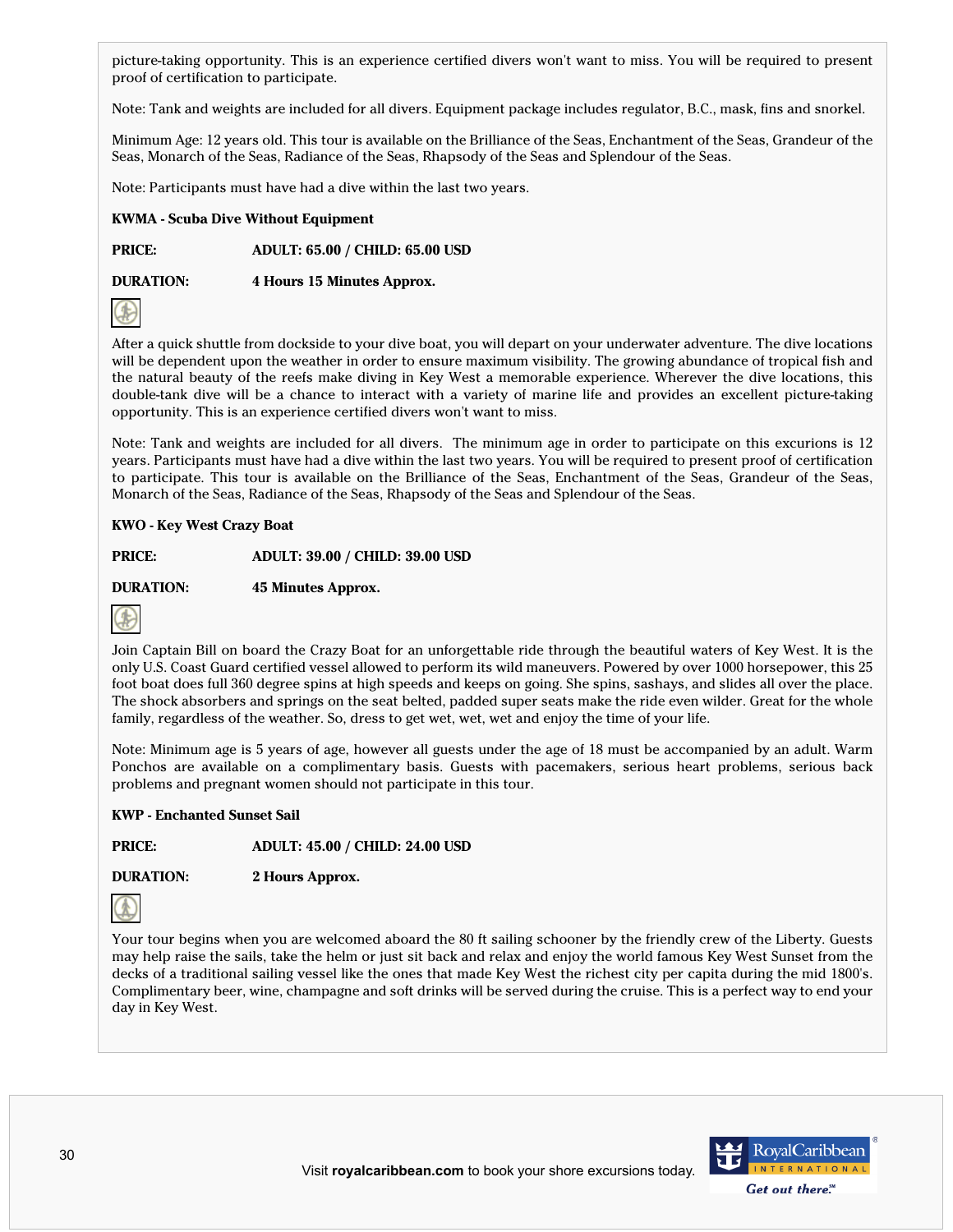#### **KWR - Stargazing Schooner Sail**

## **PRICE: ADULT: 51.00 / CHILD: 26.00 USD**

# **DURATION: 2 Hours Approx.**



Join your guide Joe Universe on this Stargazing Cruise as you set course on a celestial tour of the heavens. See birth signs in the night sky, discover the way ancient mariners navigated by the stars and much more. A meteorite is passed hand-to-hand and the planets and stars are pointed out with a laser beam. Learn of the past, present and gaze into the future aboard the schooner Western Union. Your tour includes complimentary beer, wine, champagne, soft drinks and Key Lime Pie ice cream.

Note: Children under the age of 12 must be accompanied by an adult. Children under the age of 4 are complimentary. Please see shore excursion manager onboard for details.

## **KWS - Catamaran Champagne Sunset Sail**

**PRICE: ADULT: 42.00 / CHILD: 22.00 USD**

**DURATION: 2 Hours Approx.**



Experience the fun and romance of a sunset sail aboard a custom built 65 foot Fury Catamaran. This two hour sunset sail cruises the Key West harbor and includes complimentary champagne, beer, wine and sodas all served by the friendly crew. There is no better way to enjoy Key West's famous sunset.

Children ages 4 and under are free.

## **KWT - PT Boat Cruise Into History**

**PRICE: ADULT: 40.00 / CHILD: 20.00 USD**

**DURATION: 1 Hour 15 Minutes Approx.**



Experience the excitement as you cruise through Historic Key West Harbor aboard the only operational PT Boat in military configuration. Experience the thrill of a high speed torpedo run and enjoy the crew's narration of Key West's rich maritime history as well as the US Navy and Coast Guards historic missions. This tour is a wonderful experience for guests of all ages.

Note: The minimum age in order to participate in this excursion is 5 years. An adult must accompany all guests under the age of 18.

**KWU - Wildlife Rescue Center of the Florida Keys**

**PRICE: ADULT: 24.00 / CHILD: 24.00 USD**

**DURATION: 1 Hour 30 Minutes Approx.**



A bird enthusiast's and nature lover's delight, this guided tour by a naturalist will add to your perspective of the Florida Key's Sub-Tropical bird and plant life. You'll be transported by air-conditioned bus to Wildlife Rescue's bird sanctuary located in the Sonny McCoy Indigenous Park. This is the Key West operation of the famous Suncoast Seabird Sanctuary located in Indian Shores, Florida. Here avian patients are brought in from the Caribbean, the Dry Tortugas and the Lower Florida Keys. You'll see the new Pagliara Memorial Avian Hospital where birds are evaluated for illnesses and injuries and the outdoor Reconditioning Center where birds recuperate from their injuries.